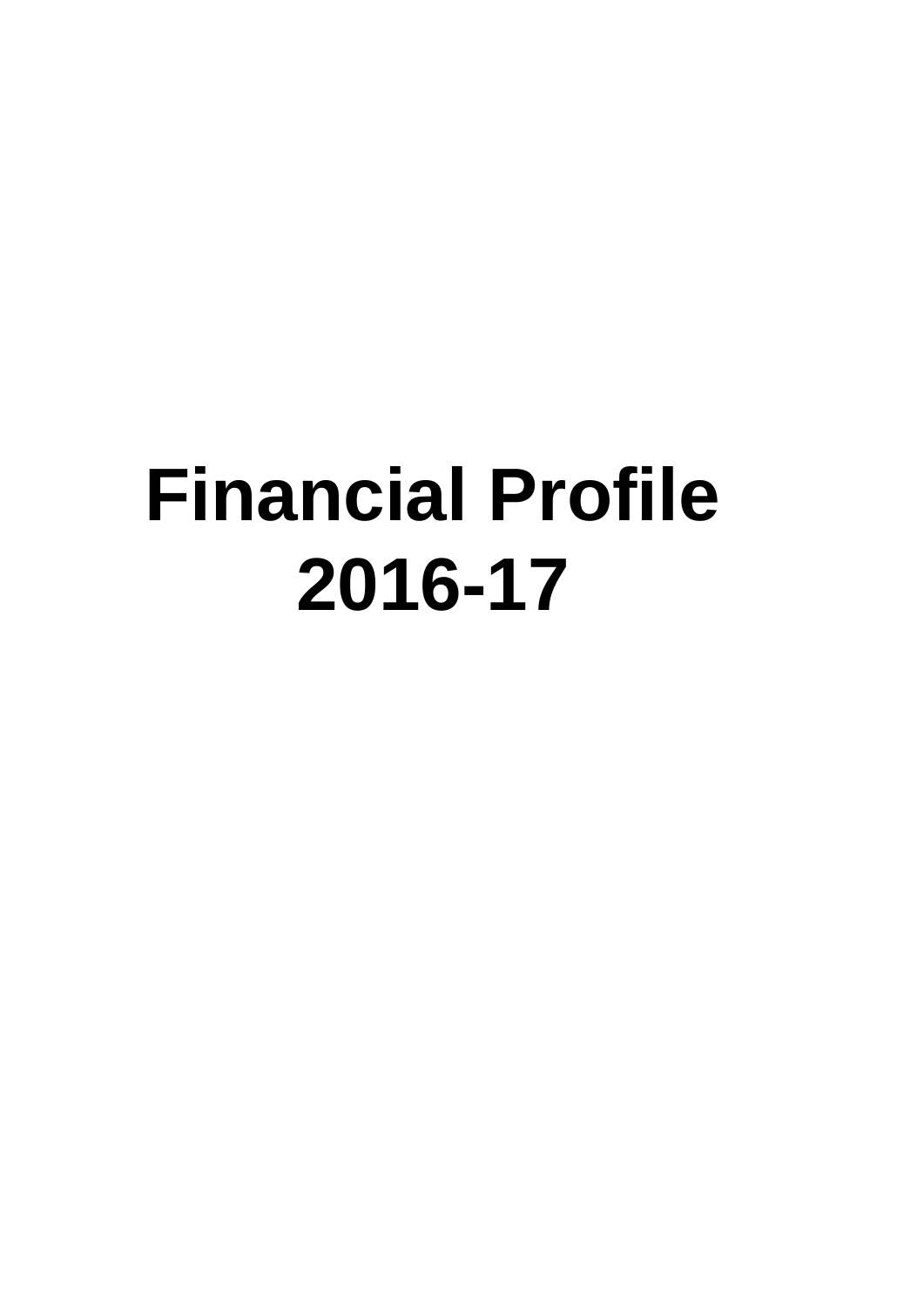## **TEN YEAR BUDGET FORECAST**

2015-16 to 2025-2026

|                                                                                                                           | $\mathbf 0$      | $\mathbf 1$ | $\mathbf{2}$ | 3         |           | 5         | 6         | $\overline{7}$ | 8           | 9           | 10        |
|---------------------------------------------------------------------------------------------------------------------------|------------------|-------------|--------------|-----------|-----------|-----------|-----------|----------------|-------------|-------------|-----------|
| Year                                                                                                                      | 2015/16          | 2016/17     | 2017/18      | 2018/19   | 2019/20   | 2020/21   | 2021/22   | 2022/23        | 2023/24     | 2024/25     | 2025/26   |
|                                                                                                                           | £000             | £000        | £000         | £000      | £000      | £000      | £000      | £000           | £000        | £000        | £000      |
| <b>Original Budget</b>                                                                                                    | 17,228           | 17,482      | 17,117       | 17,683    | 18,190    | 18,715    | 19,241    | 19,662         | 20,314      | 20,934      | 21,563    |
| Pension increase and NI increase                                                                                          | 90               | 190         | 500          |           |           |           |           |                |             |             |           |
| Dropping out of one off asset maintenance item from 2014-15<br>Full year effect of previous savings (car leasing, pension | (20)             |             |              |           |           |           |           |                |             |             |           |
| augmentation, London Colney Recreation centre rent)<br>Impact of capital programme on revenue budget (MRP* and cost of    | (21)             | (13)        |              |           |           |           |           |                |             |             |           |
| capital less revenue savings resulting from capital spend)                                                                | 77               | 29          | 154          | 9         | (19)      | (5)       | 6         | (28)           | 9           | 2           |           |
| New Westminster Lodge- Revenue impact of new contract                                                                     | (158)            | (49)        | (26)         | 60        | 20        | (29)      | (69)      | 0              |             |             |           |
| Reduction in costs of Early Retirements (pension strain)                                                                  | (50)             | (50)        | (23)         |           |           |           |           |                |             |             |           |
| County Council elections - reinstatement of SADC election costs                                                           |                  |             | (89)         | 89        |           |           | (89)      | 89             |             |             | (89)      |
| Asset reserve, mainly re Special Expenses                                                                                 | (8)              |             |              |           |           |           |           |                |             |             |           |
| Additional staffing in Planning (funded from New Homes Bonus)                                                             | 186              |             |              | (186)     |           |           |           |                |             |             |           |
| Repairs and Parking backlog work funded from New Homes Bonus                                                              | 160              |             | (160)        |           |           |           |           |                |             |             |           |
| Impact of amendments agreed at Council December 2014                                                                      | $\Omega$         | 25          |              |           |           |           |           |                |             |             |           |
| Savings found                                                                                                             | (948)            | (736)       |              |           |           |           |           |                |             |             |           |
| Change in contingency                                                                                                     | 290              | (16)        |              |           |           |           |           |                |             |             |           |
| Pay award lower than inflation assumption below                                                                           |                  | (200)       |              |           |           |           |           |                |             |             |           |
| Pump priming from NHB                                                                                                     |                  | 320         | (305)        | 5         | (20)      |           |           |                |             |             |           |
| Other items from New Homes Bonus (P&D machines etc from 15/16)                                                            | 175              | (175)       |              |           |           |           |           |                |             |             |           |
| <b>Total before use of balances</b>                                                                                       | 17,001           | 16,806      | 17,168       | 17,660    | 18,170    | 18,681    | 19,089    | 19,723         | 20,324      | 20,935      | 21,475    |
| Contribution from reserves                                                                                                |                  | (178)       |              |           |           |           |           |                |             |             |           |
| Inflation (pay, non pay and fees and charges)                                                                             | 481              | 489         | 515          | 530       | 545       | 560       | 573       | 592            | 610         | 628         | 644       |
| Net expenditure before Gov't support, Council Tax, Collection                                                             |                  |             |              |           |           |           |           |                |             |             |           |
| <b>Fund</b>                                                                                                               | 17,482           | 17,117      | 17,683       | 18,190    | 18,715    | 19,241    | 19,662    | 20,314         | 20,934      | 21,563      | 22,120    |
| Funded By                                                                                                                 |                  |             |              |           |           |           |           |                |             |             |           |
| <b>Total Government support</b><br>Grant in aid of Council Tax Freeze                                                     | (4,260)<br>(108) | (3,309)     | (2,512)      | (2,084)   | (1,606)   | (1,606)   | (1,606)   | (1,606)        | (1,606)     | (1,606)     | (1,606)   |
| Council Tax                                                                                                               | (10, 013)        | (10, 231)   | (10, 231)    | (10, 271) | (10, 311) | (10, 351) | (10, 391) | (10, 431)      | (10, 471)   | (10, 511)   | (10, 551) |
| Increase in Council Tax base- growth in Band D properties                                                                 | 0                | $\Omega$    | (40)         | (40)      | (40)      | (40)      | (40)      | (40)           | (40)        | (40)        | (40)      |
| Council tax increase (at 2%) in years from 2017/18 onwards                                                                | $\Omega$         | $\Omega$    | (205)        | (414)     | (629)     | (848)     | (1,073)   | (1, 303)       | (1,539)     | (1,780)     | (2,026)   |
| Transfer from collection fund (Net Council Tax and NNDR position)                                                         | (108)            | (50)        | (50)         | (50)      | (50)      | (50)      | (50)      | (50)           | (50)        | (50)        | (50)      |
| New Homes Bonus<br><b>Localisation of Business Rates</b>                                                                  | (2,994)          | (3,527)     | (3, 552)     | (2, 231)  | (2, 141)  | (1, 351)  | (712)     | 0              | $\mathbf 0$ | $\mathbf 0$ | $\Omega$  |
| <b>Funding</b>                                                                                                            | (17, 482)        | (17, 117)   | (16, 589)    | (15,090)  | (14, 776) | (14, 246) | (13, 872) | (13, 430)      | (13,705)    | (13,986)    | (14, 273) |
| <b>Budget Gap</b>                                                                                                         | (0)              | (0)         | 1,095        | 3,099     | 3,939     | 4,995     | 5,790     | 6,885          | 7,228       | 7,577       | 7,847     |
| Inflation assumption in the model after 2015-16                                                                           |                  | 3.0%        | 3.0%         | 3.0%      | 3.0%      | 3.0%      | 3.0%      | 3.0%           | 3.0%        | 3.0%        | 3.0%      |
| Council Tax increase                                                                                                      | $0\%$            | 0%          | 2%           | 2%        | 2%        | 2%        | 2%        | 2%             | 2%          | 2%          | 2%        |

\*MRP- Minimum Revenue Provision- the amount SADC is statutorily required to put aside for debt repayment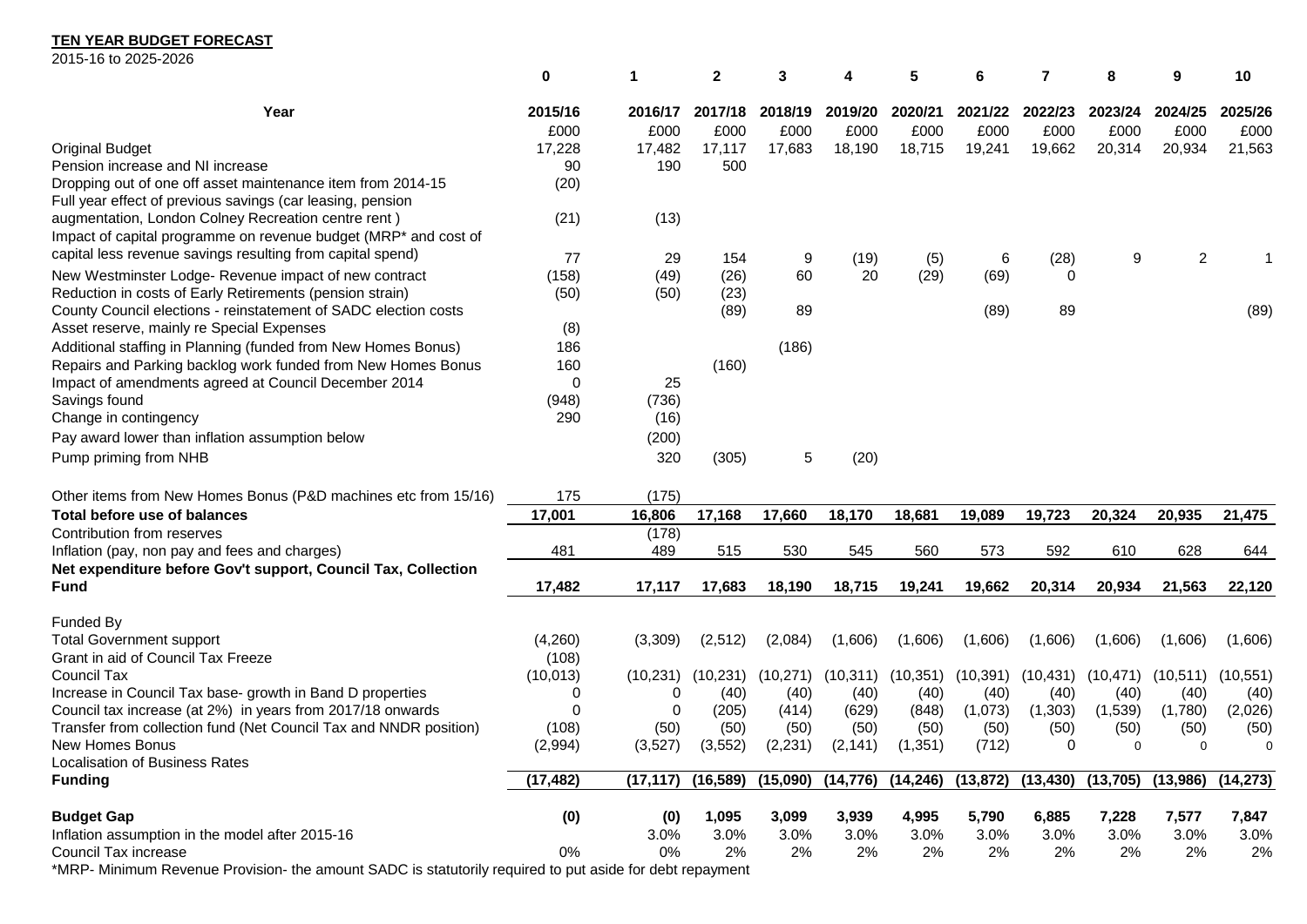## **FINANCIAL PROFILE 2016/17**

| 2015/2016<br>£'000      |                                                                                                         |                                                                                                                                                  | 2016/2017<br>£'000           |                            |
|-------------------------|---------------------------------------------------------------------------------------------------------|--------------------------------------------------------------------------------------------------------------------------------------------------|------------------------------|----------------------------|
| 17,482                  | <b>GENERAL FUND</b><br><b>Budget</b>                                                                    |                                                                                                                                                  | 17,117                       |                            |
| 4,260                   |                                                                                                         | Support from Government (Start Up Funding Assessment) -<br>replacing redistributed NNDR and RSG                                                  | 3,309                        |                            |
| 2,994                   | New Homes Bonus Grant                                                                                   |                                                                                                                                                  | 3,527                        |                            |
| 1,500<br>0<br>1,500     |                                                                                                         | General Balances - Brought Forward<br><b>Added During Year</b><br><b>Estimated Usage During Year</b><br><b>Carried Forward</b><br>$\blacksquare$ | 1,689<br>0<br>(210)<br>1,479 |                            |
|                         | <b>HOUSING REVENUE ACCOUNT</b>                                                                          |                                                                                                                                                  |                              |                            |
| 9.412                   | Gross Expenditure (services only)                                                                       |                                                                                                                                                  | 9,554                        |                            |
| 28,023                  | Income                                                                                                  |                                                                                                                                                  | 27,973                       |                            |
| 2,873<br>(557)<br>2,316 | <b>Balances</b>                                                                                         | <b>Brought Forward</b><br>$\sim 100$<br>Added/Used During Year<br><b>Carried Forward</b>                                                         | 2,719<br>633<br>3,352        |                            |
|                         | <b>CAPITAL SPENDING</b>                                                                                 |                                                                                                                                                  |                              |                            |
| 2,873                   | <b>General Fund</b>                                                                                     | Approved Forward Programme                                                                                                                       | 21,224                       |                            |
| 12,088                  | Housing Investment Programme                                                                            |                                                                                                                                                  | 16,452                       |                            |
| 168.28                  | <b>COUNCIL TAX at Band D</b><br>St Albans District Council (average)<br>20.40 Borich Councile (overgas) |                                                                                                                                                  | 168.28<br>ኃስ 7ድ              | no change<br>$0.70/$ inore |

| 39.49    | Parish Councils (average)                           | 39.75    | 0.7% increase  |
|----------|-----------------------------------------------------|----------|----------------|
| 207.77   | <b>Total District and Parishes (average)</b>        | 208.03   | 0.1% increase  |
| 1.141.09 | <b>Hertfordshire County Council</b>                 | 1.186.62 | 3.8% increase  |
| 147.82   | Hertfordshire Police and Crime Commissioner Precept | 147.00   | -0.6% decrease |
| 1,496.68 | Total Council Tax at Band D (average)               | 1.541.65 | 2.9% increase  |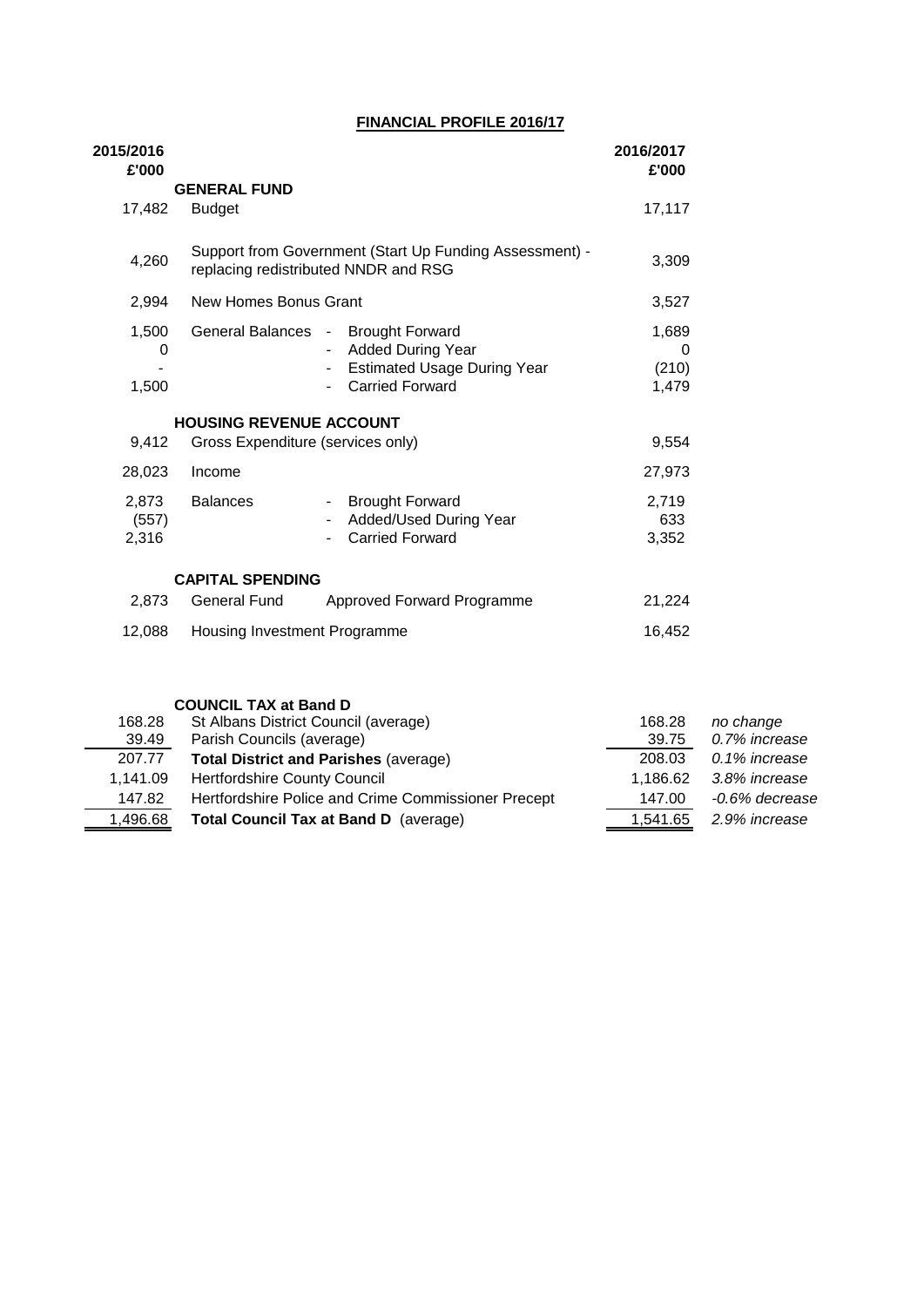## **SUMMARY OF GENERAL FUND BUDGETS 2015-16 TO 2017-18**

| <b>Budget</b><br>2015-16<br>£ | Portfolio                                                                                                                                                           | <b>Budget</b><br>2016-17<br>£ | <b>Forecast</b><br>2017-18<br>£ |
|-------------------------------|---------------------------------------------------------------------------------------------------------------------------------------------------------------------|-------------------------------|---------------------------------|
|                               | 2,600,290 Community Engagemnt & Localism                                                                                                                            | 2,211,730                     | 2,177,410                       |
|                               | 7,003,280 Environmental                                                                                                                                             | 7,823,210                     | 7,805,610                       |
|                               | 1,190,710 Housing General Fund                                                                                                                                      | 1,140,010                     | 1,146,390                       |
|                               | 2,594,820 Leader Planning & Conservation                                                                                                                            | 2,820,990                     | 2,827,070                       |
|                               | 3,499,650 Resources (Direct)                                                                                                                                        | 3,081,450                     | 4,043,760                       |
|                               | 0 Resources (Support)                                                                                                                                               | 206,850                       | (11,500)                        |
|                               | 3,778,490 Sports, Leisure & Heritage                                                                                                                                | 3,196,960                     | 2,875,720                       |
| 20,667,240                    |                                                                                                                                                                     | 20,481,200                    | 20,864,460                      |
|                               | (3,169,510) Capital Charges Credit                                                                                                                                  |                               | $(3, 134, 160)$ $(3, 134, 160)$ |
|                               | (16,000) Contribution from Balances                                                                                                                                 | (60,000)                      | 0                               |
|                               | 17,481,730 Net Expenditure before Government Support                                                                                                                |                               | 17,287,040 17,730,300           |
|                               | <b>Government Support:</b><br>- Contribution from NNDR Pool<br>- Formula Grant Allocation<br>Start Up Funding Assessment (from 2013-14 replacing redistributed NNDR |                               |                                 |
| (4,259,540)                   | and RSG)                                                                                                                                                            | $(3,526,940)$ $(3,551,580)$   |                                 |
|                               | (2,993,790) New Homes bonus                                                                                                                                         | $(3,478,990)$ $(2,680,630)$   |                                 |
|                               | (107,900) Council Tax Freeze Grant                                                                                                                                  | $\Omega$                      | 0                               |
|                               | 10,120,500 NET EXPENDITURE AFTER GOVERNMENT SUPPORT                                                                                                                 |                               | 10,281,110 11,498,090           |
|                               | (108,000) BALANCE TRANSFERRED FROM COLLECTION FUND                                                                                                                  | (50,000)                      | (50,000)                        |
|                               | 10,012,500 NET REQUIREMENT FROM COUNCIL TAXPAYERS                                                                                                                   | 10,231,110                    | 11,448,090                      |
|                               | 1,500,000 General Fund Balance Brought Forward<br>Increase in Working Balance                                                                                       | 1,689,000                     | 1,479,000                       |
|                               | Taken from General Fund Balances (expected use)                                                                                                                     | (210,000)                     | 0                               |
|                               | 1,500,000 Estimated General Fund Balance Carried Forward<br>(NB Working Balance of a minimum of £1,500,000)                                                         | 1,479,000                     | 1,479,000                       |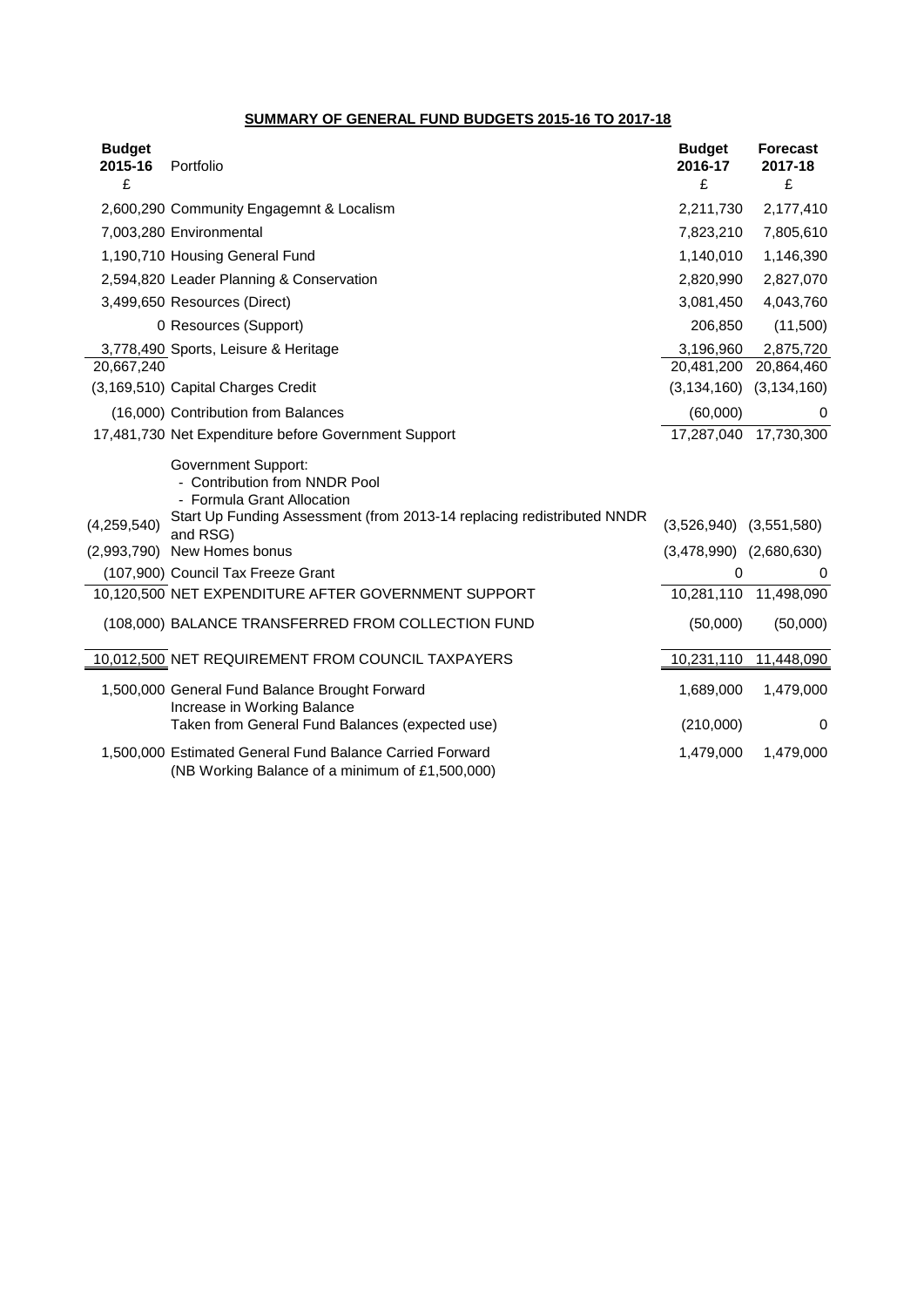# **SUMMARY OF GENERAL FUND BUDGETS**

## **WHERE COSTS ARE SUBSEQUENTLY RECHARGED TO OTHER SERVICES**

| <b>Budget</b> | <b>Portfolio</b>                                                                         | <b>Budget</b> | <b>Estimate</b> |
|---------------|------------------------------------------------------------------------------------------|---------------|-----------------|
| 2015-16       |                                                                                          | 2016-17       | 2017-18         |
| £             |                                                                                          | £             | £               |
|               |                                                                                          |               |                 |
| 1,164,690     | Community Engagement & Localism                                                          | 1,189,980     | 1,193,550       |
| 462,190       | Environmental                                                                            | 448,520       | 448,520         |
| 229,010       | <b>Housing General Fund</b>                                                              | 172,210       | 172,210         |
| 1,232,290     | <b>Planning &amp; Conservation</b>                                                       | 1,380,110     | 1,344,060       |
| 60,570        | Resources (Direct)                                                                       | 36,270        | 37,610          |
| 6,149,820     | <b>Resources (Support)</b>                                                               | 5,945,200     | 6,009,460       |
|               |                                                                                          |               |                 |
| 9,298,570     | TOTAL OF COSTS RECHARGED TO DIRECT SERVICES AND<br><b>INCLUDED WITHIN THOSE SERVICES</b> | 9,172,290     | 9,205,410       |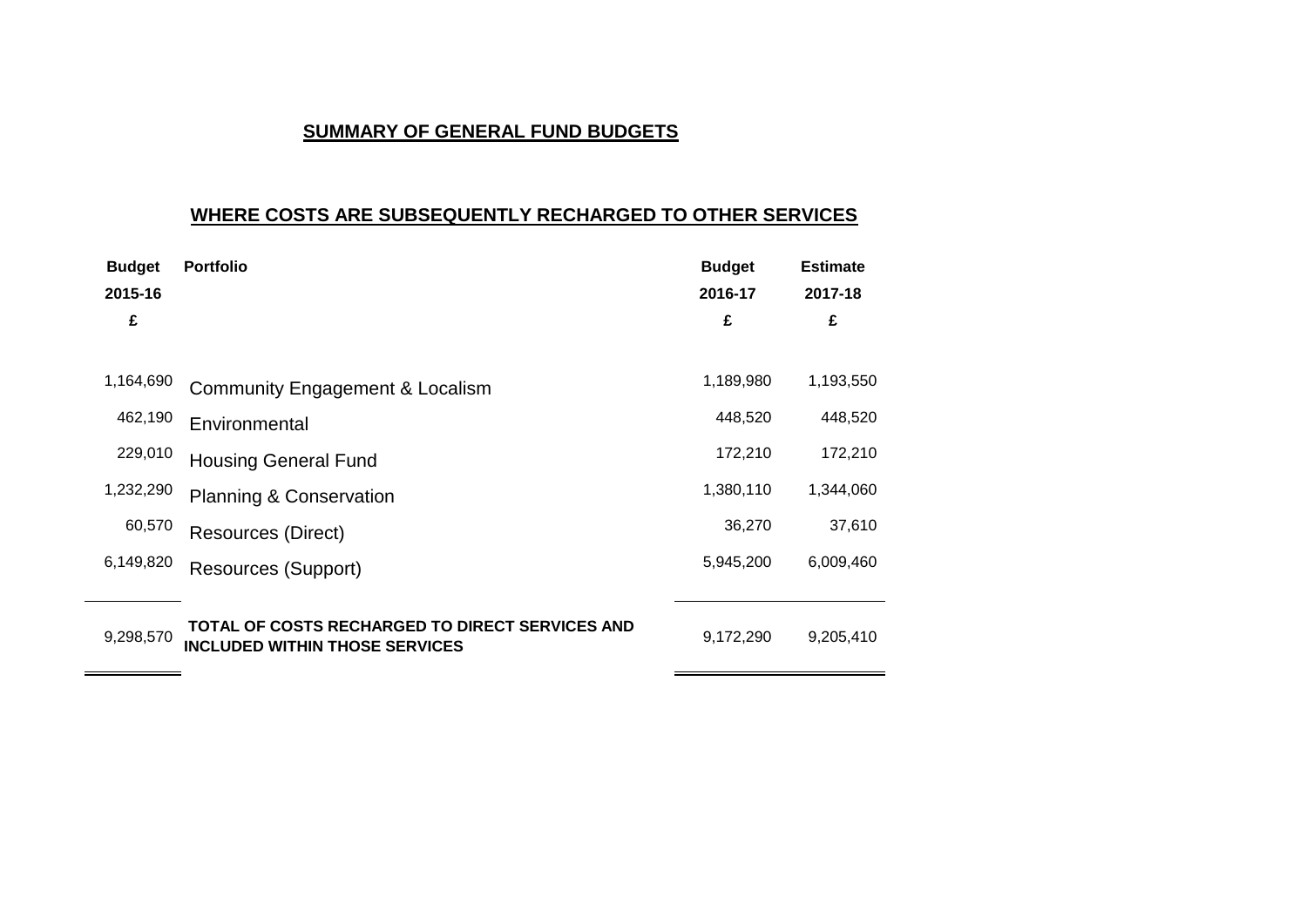## **Community Engagement & Localism Portfolio**

| <b>Budget</b> | Cost          |                                            | <b>Budget</b> | <b>Forecast</b> |                                      |
|---------------|---------------|--------------------------------------------|---------------|-----------------|--------------------------------------|
| 2015-16       | <b>Centre</b> | <b>Direct Services</b>                     | 2016-17       | 2017-18         |                                      |
| £             |               |                                            | £             | £               |                                      |
| 181,570       | 1205          | <b>Community Protection</b>                | 175,230       | 175,880         |                                      |
| 376,300       | 1210          | CCTV                                       | 315,390       | 315,840         |                                      |
| 772,600       | 1215          | Members                                    | 651,360       | 650,650         |                                      |
| 1,640         | 1220          | <b>Civic Activities</b>                    | 2,130         | 2,130           |                                      |
| 187,050       | 1222          | Mayoralty                                  | 185,760       | 186,350         |                                      |
| 17,860        | 1225          | <b>Town Twinning</b>                       | 10,610        | 10,630          |                                      |
| 244,120       | 1230          | Elections                                  | 236,700       | 237,230         |                                      |
| 197,250       | 1235          | <b>Electoral Registration</b>              | 224,080       | 224,440         |                                      |
| 53,870        | 1256          | Policy and Sustainability                  | 155,230       | 155,090         |                                      |
| 28,030        | 1259          | <b>Project Delivery</b>                    | 27,440        | 0               |                                      |
| 0             | 1261          | <b>Professional Services</b>               | 13,000        | 0               |                                      |
| 52,220        | 1540          | Animal Welfare                             | 49,100        | 49,110          |                                      |
| 27,050        | 1545          | Removal of Abandoned Vehicles              | 24,270        | 24,270          |                                      |
| 29,010        | 1575          | Licensing                                  | 58,750        | 59,460          |                                      |
| 460           | 1578          |                                            | 470           | 470             |                                      |
|               | 1580          | <b>Externally FundedTaxi Schemes</b>       |               |                 |                                      |
| (18, 380)     |               | Hackney Carriages & Private Hire<br>Market | (19, 150)     | (19, 150)       |                                      |
| (67,080)      | 1585          | <b>Christmas Market</b>                    | 34,340        | 35,300          |                                      |
| 6,410         | 1586          |                                            | 6,900         | 6,900           |                                      |
| 10,590        | 2635          | Nomansland Common                          | 10,750        | 10,750          |                                      |
| 8,820         | 2640          | <b>Bricketwood Common</b>                  | 8,950         | 8,950           |                                      |
| (88,000)      | 2800          | Cemeteries                                 | (85, 740)     | (86,050)        |                                      |
| 0             | 2810          | West Herts Crematorium                     | 0             | 0               |                                      |
| 4,080         | 2820          | <b>Closed Churchyards</b>                  | 4,540         | 4,540           |                                      |
| 7,010         | 2910          | Jubilee Centre                             | 7,200         | 7,200           |                                      |
| 176,060       | 3056          | Development & Tourism                      | 73,900        | 74,330          |                                      |
| 32,930        | 3057          | Shopmobility                               | 33,340        | 33,340          |                                      |
| 161,320       | 3062          | <b>Tourist Information Centre</b>          | 0             |                 | 0 Now in Sports & Leisure            |
| 38,980        | 3510          | Scrutiny                                   | 52,800        | 52,820          |                                      |
| 2,790         | 5002          | War memorial                               | 1,200         | 1,200           |                                      |
| 524,180       | 5015          | Grants & Subsidies                         | 500,610       | 505,180         |                                      |
| 286,030       | 5060          | Partnership & Engagement                   | 334,190       | 334,950         |                                      |
| 26,000        | 5075          | <b>Land Charges</b>                        | 27,070        | 27,800          |                                      |
| 101,780       | 5080          | <b>Emergency Planning/Resilience</b>       | 101,300       | 102,890         |                                      |
| 12,800        | 5547          | Protection from Eviction                   | 5,630         |                 | 5,680 Formerly in Resources (Direct) |
| 97,200        | 6000          | <b>Public Transport</b>                    | 70,200        | 69,850          |                                      |
| 62,730        | 6005          | Taxi Voucher Scheme                        | 62,730        | 62,730          |                                      |
| 0             | 6010          | <b>Transport Strategy</b>                  | 0             | 0               |                                      |
| 150,980       | 6020          | <b>Roads Amenity Functions</b>             | 138,180       | 138,320         |                                      |
| 0             | 6030          | Verge Maintenance                          | 0             | 0               |                                      |
| (1,767,040)   | 6035          | Car Parks Contract                         | (1,908,930)   | (1,908,930)     |                                      |
| (105, 380)    | 6040          | Car Parks Administration                   | (33,800)      | (93, 550)       |                                      |
| 209,330       | 6045          | Russell Avenue/Drovers Way Car             | 209,240       | 209,240         |                                      |
| 7,040         | 6050          | Civic Centre Car Park                      | 520           | 15,520          |                                      |
| 212,060       | 6055          | Fee Paying Car Parks                       | 215,830       | 215,830         |                                      |
| (28, 390)     | 6060          | <b>Leased Car Parks</b>                    | (43, 100)     | (43, 100)       |                                      |
| 22,320        | 6065          | <b>Free Car Parks</b>                      | 12,370        | 12,370          |                                      |
| 0             | 6070          | Lydekker Car Park                          | (8,090)       | (8,090)         |                                      |
| 2,256,200     |               | <b>Net Budget</b>                          | 1,942,500     | 1,868,370       |                                      |
| (1,950)       |               | Less funding from earmarked reserves       | (109, 510)    |                 | 19,150 1261; 1580; 5545;6040; 6100   |
|               |               | Net Budget for Community Engagement &      |               |                 |                                      |
| 2,254,250     |               | <b>Localism Portfolio</b>                  | 1,832,990     | 1,887,520       |                                      |
|               |               |                                            |               |                 |                                      |
|               |               |                                            |               |                 |                                      |
|               |               | Costs reallocated to other services        |               |                 |                                      |
| 511,730       | 1245          | <b>Democratic Services</b>                 | 527,330       | 527,030         |                                      |
| 0             | 5500          | <b>Central Offices</b>                     | 0             |                 | 0 Now in Resources (Support)         |
| 652,960       | 5545          | Legal                                      | 662,650       | 666,520         |                                      |
| 1,164,690     |               |                                            | 1,189,980     | 1,193,550       |                                      |
| (1, 164, 690) |               | Recharge to other services                 | (1, 189, 980) | (1, 193, 550)   |                                      |
| 0             |               |                                            | 0             | 0               |                                      |
|               |               | <b>Special Reserve</b>                     |               |                 |                                      |
| 346,040       | 6100          | <b>Decriminalised Parking</b>              | 378,740       | 289,890         |                                      |
|               |               |                                            |               |                 |                                      |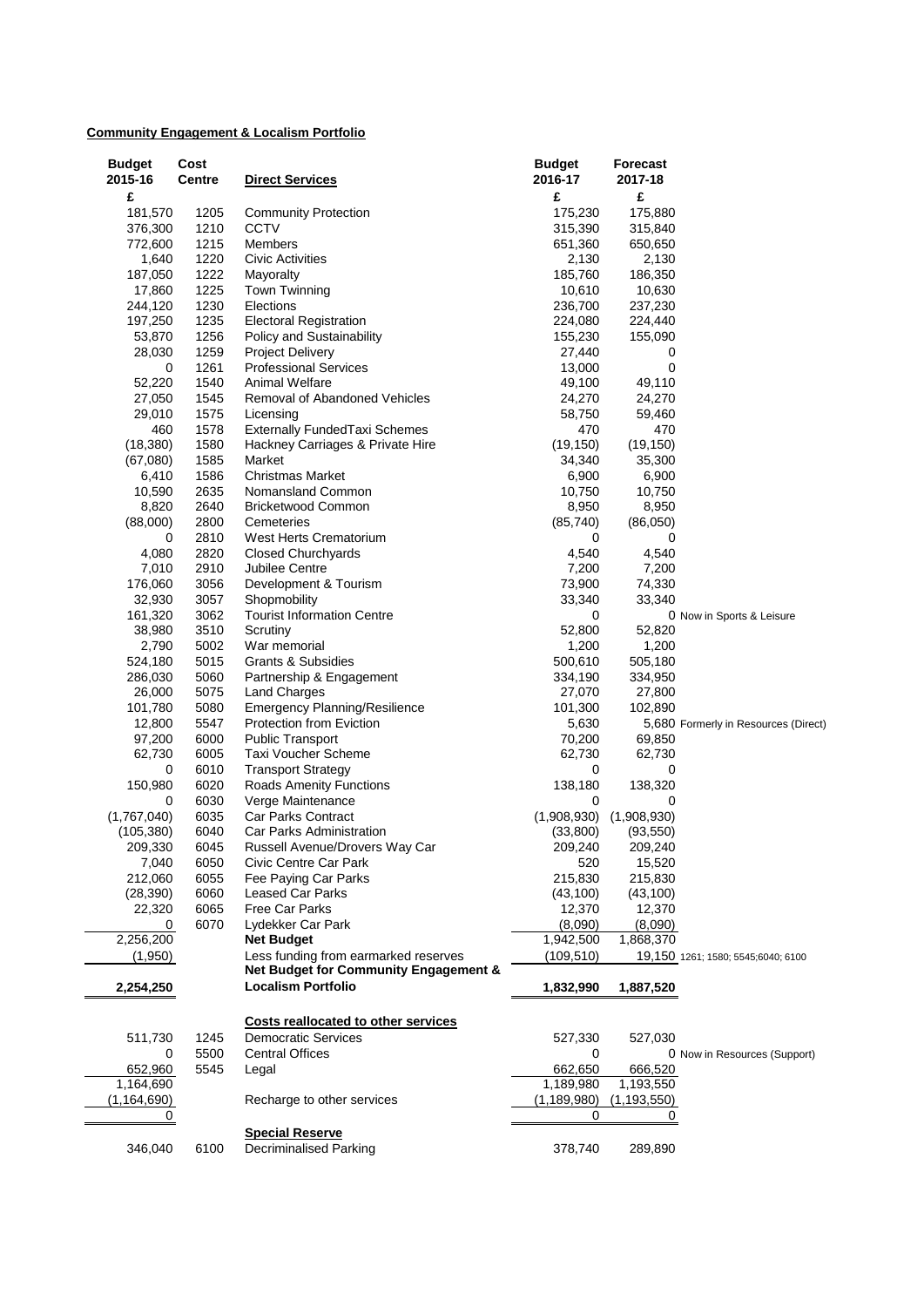## **Environmental Portfolio**

| <b>Budget</b><br>2015-16 | <b>Cost</b> |                                              | <b>Budget</b><br>2016-17 | <b>Forecast</b> |                    |
|--------------------------|-------------|----------------------------------------------|--------------------------|-----------------|--------------------|
|                          |             | <b>Centre Direct Services</b>                |                          | 2017-18         |                    |
| £                        |             |                                              | £                        | £               |                    |
| 0                        | 1500        | <b>Environmental Services Administration</b> | 0                        | (10)            |                    |
| 445,520                  | 1505        | <b>Environmental Protection</b>              | 459,010                  | 460,080         |                    |
| 473,360                  | 1520        | Food & Health Safety                         | 471,660                  | 472,740         |                    |
| 53,920                   | 1530        | <b>Pest Control</b>                          | 75,120                   | 75,150          |                    |
| 254,480                  | 1535        | <b>Public Conveniences</b>                   | 252,170                  | 252,310         |                    |
| 1,744,180                | 1555        | Recycling                                    | 1,766,360                | 1,767,080       |                    |
| 1,761,970                | 1560        | <b>Refuse Collection</b>                     | 1,766,420                | 1,767,090       |                    |
| 1,477,030                | 1565        | <b>Street Cleansing</b>                      | 1,498,280                | 1,498,740       |                    |
| 309,630                  | 2600        | <b>Parks Administration</b>                  | 308,030                  | 306,290         |                    |
| (7,780)                  | 2605        | Allotments                                   | (8,020)                  | (8,020)         |                    |
| 71,220                   | 2610        | <b>Clarence Park</b>                         | 17,940                   | 17,940          |                    |
| 64,880                   | 2615        | <b>Other Open Spaces</b>                     | 69,710                   | 75,710          |                    |
| 28,080                   | 2620        | <b>Gardens &amp; Flower Beds</b>             | 28,480                   | 28,480          |                    |
| 175,760                  | 2625        | Playgrounds                                  | 144,500                  | 127,770         |                    |
| 3,340                    | 2630        | <b>Central Nursery</b>                       | 3,340                    | 3,340           |                    |
| 16,350                   | 2645        | <b>Railway Trails</b>                        | 17,490                   | 17,490          |                    |
| 48,280                   | 2650        | Verulamium & Westminster Lodge               | 37,080                   | 8,370           |                    |
| 82,130                   | 2655        | <b>Rothamsted Park</b>                       | 22,800                   | 22,800          |                    |
| 0                        | 2700        | <b>Grounds Maintenance Contract</b>          | 889,740                  |                 | 909,160 ex Res (S) |
| 930                      | 6025        | Drainage & Flood Prevention                  | 3,100                    | 3,100           |                    |
|                          |             | Less funding from earmarked reserves         | (68, 620)                | 0               | 2625               |
|                          |             | <b>Net Budget for Environmental</b>          |                          |                 |                    |
| 7,003,280                |             | <b>Portfolio</b>                             | 7,823,210                | 7,805,610       |                    |
|                          |             |                                              |                          |                 |                    |
|                          |             | <b>Costs reallocated to other services</b>   |                          |                 |                    |
| 411,870                  | 1500        | <b>Environmental Services Administration</b> | 395,690                  | 395,690         |                    |
| 50,320                   | 5561        | Sustainability & Energy Manage               | 52,830                   | 52,830          |                    |
| (462,190)                |             | Recharge to other services                   | (448, 520)               | (448,520)       |                    |
| 0                        |             |                                              | 0                        | 0               |                    |
|                          |             |                                              |                          |                 |                    |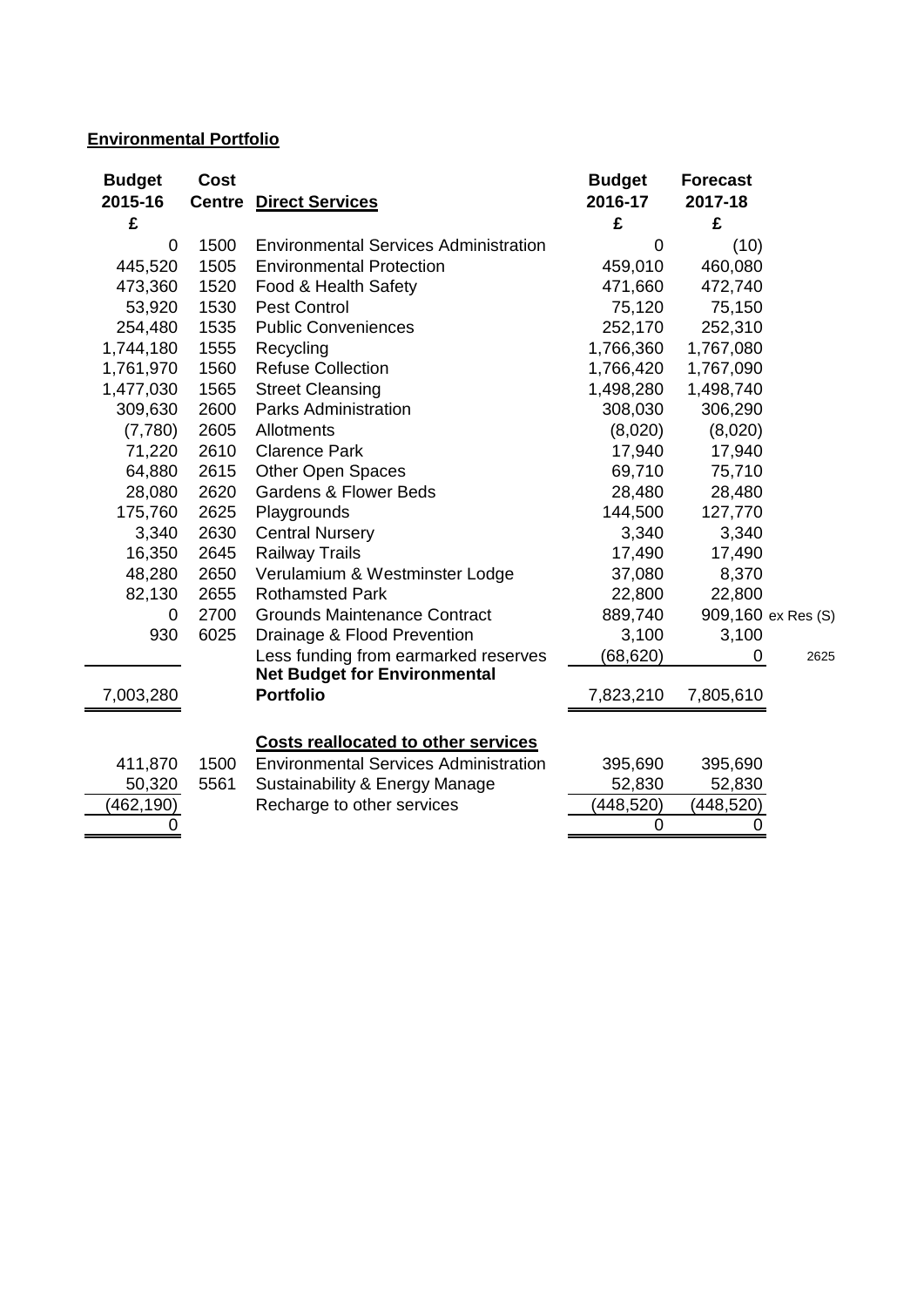# **Housing Services Portfolio (General Fund)**

| <b>Budget</b><br>2015-16 | <b>Cost</b><br><b>Centre</b> | <b>Direct Services</b>                                                                      | <b>Budget</b><br>2016-17 | <b>Forecast</b><br>2017-18 |
|--------------------------|------------------------------|---------------------------------------------------------------------------------------------|--------------------------|----------------------------|
| £                        |                              |                                                                                             | £                        | £                          |
| (113, 840)               | 2000                         | <b>Mobile Home Sites</b>                                                                    | (108, 670)               | (108, 200)                 |
| (4,600)                  | 2010                         | <b>Sundry Properties</b>                                                                    | (3,060)                  | (3,060)                    |
| 566,100                  | 2020                         | Homelessness                                                                                | 547,760                  | 549,990                    |
| 106,610                  | 2030                         | <b>Grounds Maintenance</b>                                                                  | 110,990                  | 110,990                    |
| 190,100                  | 2050                         | <b>Rent Allowances</b>                                                                      | 180,000                  | 180,000                    |
| (295,000)                | 2051                         | <b>Rent Rebates</b>                                                                         | (324,900)                | (284, 900)                 |
| 137,620                  | 2065                         | <b>Affordable Housing</b>                                                                   | 125,290                  | 125,200                    |
| 627,720                  | 5050                         | <b>Benefits Administration</b>                                                              | 669,210                  | 580,750                    |
| (24,000)                 |                              | Less funding from earmarked                                                                 | (56, 610)                | (4,380)                    |
|                          |                              | reserves                                                                                    |                          |                            |
|                          |                              | <b>Net Budget for Housing</b>                                                               |                          |                            |
| 1,190,710                |                              | <b>Portfolio</b>                                                                            | 1,140,010                | 1,146,390                  |
|                          |                              |                                                                                             |                          |                            |
|                          |                              | <b>Costs reallocated to other</b><br>services or the Housing<br><b>Investment Programme</b> |                          |                            |
| 169,050                  | 2040                         | <b>Home Renovation Grants</b>                                                               | 172,210                  | 172,210                    |
| 59,960                   | 5055                         | Benefits investigation                                                                      | 0                        | 0                          |
|                          |                              | Recharge to the HIP & other                                                                 |                          |                            |
| (229, 010)               |                              | services                                                                                    | (172,210)                | (172,210)                  |
|                          |                              |                                                                                             | 0                        | 0                          |
|                          |                              |                                                                                             |                          |                            |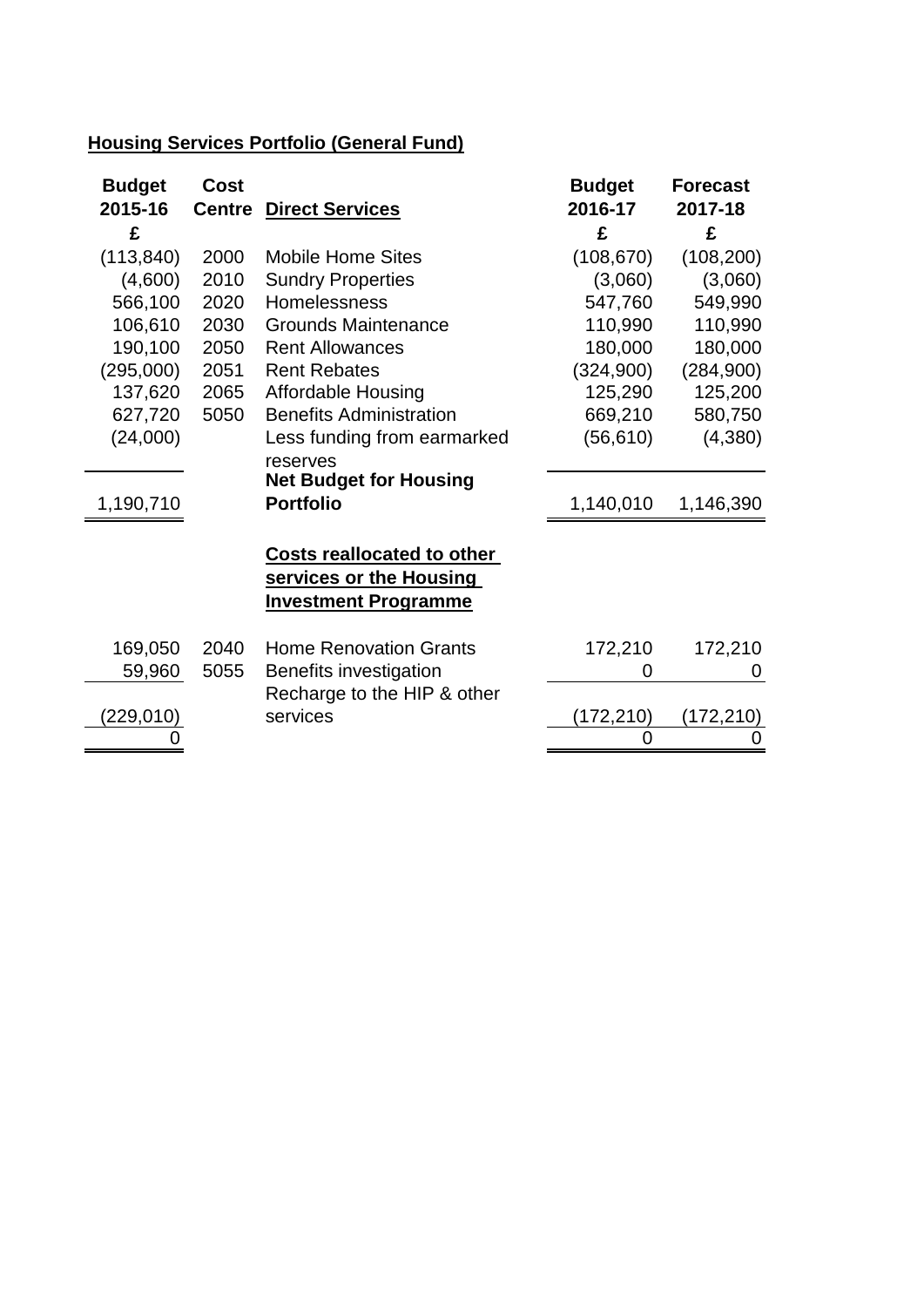# **Housing Services Portfolio HRA (Housing Revenue Account)**

| <b>Budget</b>                                                                                                                                                                                                                                              | <b>Budget</b>                                                   | <b>Budget</b>                                                   |
|------------------------------------------------------------------------------------------------------------------------------------------------------------------------------------------------------------------------------------------------------------|-----------------------------------------------------------------|-----------------------------------------------------------------|
| 2015-16                                                                                                                                                                                                                                                    | 2016-17                                                         | 2017-18                                                         |
| £'000                                                                                                                                                                                                                                                      | £'000                                                           | £'000                                                           |
| <b>Income</b>                                                                                                                                                                                                                                              |                                                                 |                                                                 |
| (25,892) Rents - Dwellings (inc heating)<br>(524)<br>- Service Charges<br>(765)<br>- Garages<br>- Shops and Other<br>(340)<br>- Leaseholders<br>(432)<br><b>Supporting People</b><br>(70) HRA Investment Income/Mortgage Interest<br>(28,023) Total Income | (25, 927)<br>(575)<br>(770)<br>(341)<br>(360)<br>0<br>(27, 973) | (24, 886)<br>(581)<br>(780)<br>(346)<br>(369)<br>0<br>(26, 961) |
| <b>Expenditure</b>                                                                                                                                                                                                                                         |                                                                 |                                                                 |
| 5,421 Supervision and Management                                                                                                                                                                                                                           | 5,563                                                           | 5,626                                                           |
| 3,521 Repairs                                                                                                                                                                                                                                              | 3,521                                                           | 3,538                                                           |
| 180 Council Tax for Voids                                                                                                                                                                                                                                  | 180                                                             | 182                                                             |
| 290 Corporate and Democratic Costs                                                                                                                                                                                                                         | 290                                                             | 294                                                             |
| 9,412 Total Expenditure                                                                                                                                                                                                                                    | 9,554                                                           | 9,640                                                           |
| (18,611) Net surplus of services                                                                                                                                                                                                                           | (18, 419)                                                       | (17, 321)                                                       |
| <b>Loans</b>                                                                                                                                                                                                                                               |                                                                 |                                                                 |
| 5,168 Interest on Self Financing Loan                                                                                                                                                                                                                      | 5,130                                                           | 5,067                                                           |
| Contribution to fund capital                                                                                                                                                                                                                               | 4,391                                                           | 447                                                             |
| 2,000 Provision for debt repayment                                                                                                                                                                                                                         | 2,224                                                           | 7,000                                                           |
| 7,168 Transfer to/from reserves                                                                                                                                                                                                                            | 11,745                                                          | 12,514                                                          |
| 12,000 Capital Charges                                                                                                                                                                                                                                     | 6,041                                                           | 6,222                                                           |
| 12,000                                                                                                                                                                                                                                                     | 6,041                                                           | 6,222                                                           |
| (2,873) Balance brought forward                                                                                                                                                                                                                            | (2,719)                                                         | (3, 352)                                                        |
| 557 Transfers (In)/out                                                                                                                                                                                                                                     | (633)                                                           | 1,415                                                           |
| (2,316) Balance carried forward                                                                                                                                                                                                                            | (3, 352)                                                        | (1, 937)                                                        |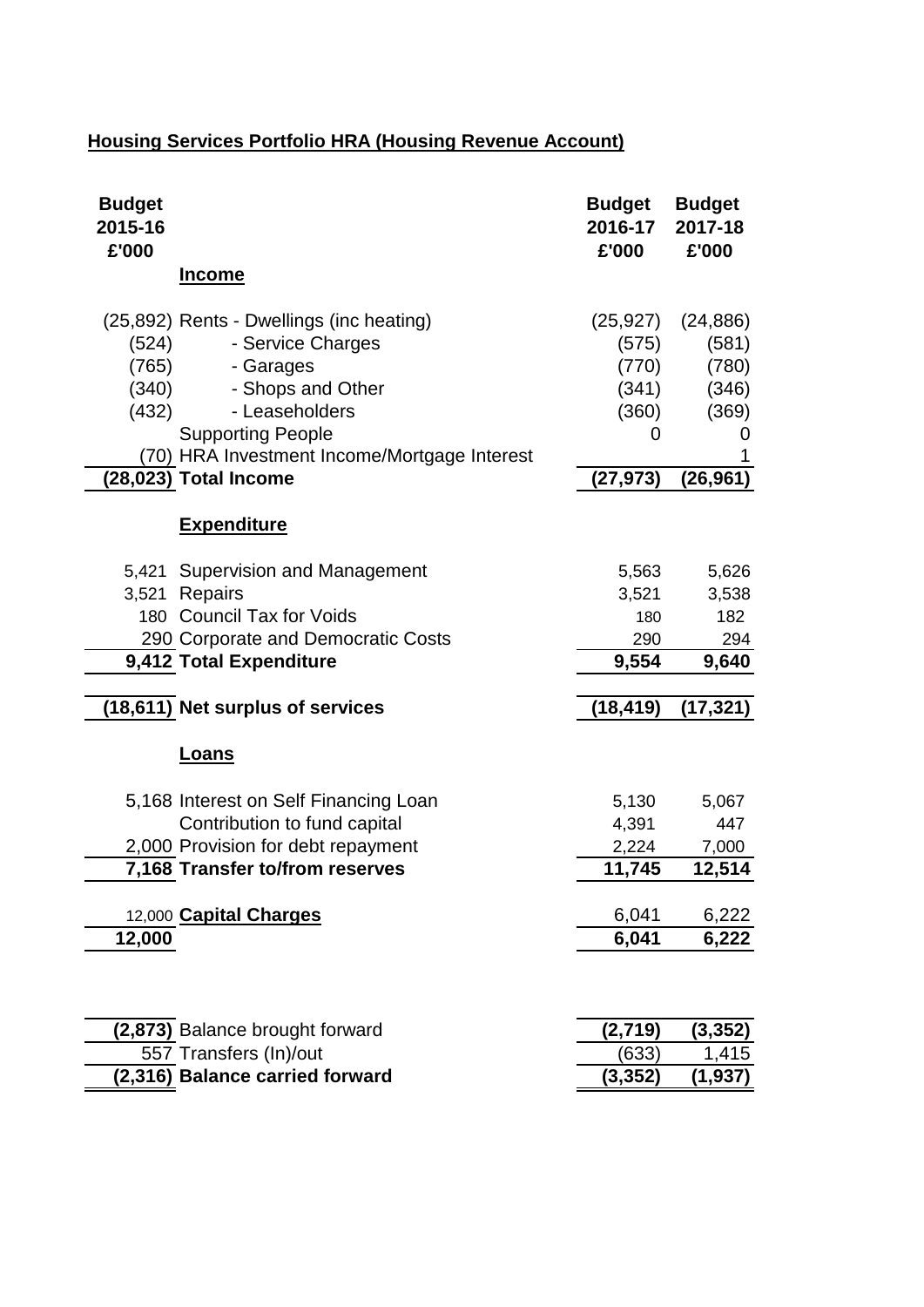| <b>Planning &amp; Conservation Portfolio (General Fund)</b> |  |  |
|-------------------------------------------------------------|--|--|
|                                                             |  |  |

| <b>Budget</b><br>2015-16 | <b>Cost</b><br><b>Centre</b> | <b>Direct Services</b>                     | <b>Budget</b><br>2016-17 | <b>Forecast</b><br>2017-18 |
|--------------------------|------------------------------|--------------------------------------------|--------------------------|----------------------------|
| £                        |                              |                                            | £                        | £                          |
| 361,460                  | 1110                         | <b>Chief Executive</b>                     | 356,140                  | 357,440                    |
| 85,040                   | 1257                         | <b>Strategic Partnership</b>               | 69,370                   | 63,210                     |
| 0                        | 4505                         | Street naming & numbering                  | 160                      | 160                        |
| 322,850                  | 4510                         | <b>Building Control</b>                    | 413,530                  | 416,890                    |
| 795,730                  | 4520                         | <b>Spatial Planning</b>                    | 753,640                  | 753,540                    |
| 1,119,980                | 4530                         | <b>Development Management</b>              | 1,379,820                | 1,299,660                  |
| 84,950                   | 4550                         | Design & Conservation                      | 114,600                  | 115,100                    |
| 14,000                   | 4570                         | <b>Planning Appeals</b>                    | 31,800                   | 31,800                     |
| 70,210                   | 4580                         | Landscape & Graphic Design                 | 182,370                  | 175,080                    |
| 2,854,220                |                              | <b>Net Budget</b>                          | 3,301,430                | 3,212,880                  |
| (259, 400)               |                              | Less funding from earmarked                | (480, 440)               | (385, 810)                 |
|                          |                              | reserves                                   |                          |                            |
|                          |                              | <b>Net Budget for Planning &amp;</b>       |                          |                            |
| 2,594,820                |                              | <b>Conservation Portfolio</b>              | 2,820,990                | 2,827,070                  |
|                          |                              | <b>Costs reallocated to other services</b> |                          |                            |
| 104,910                  | 1255                         | <b>Policy and Partnership</b>              | 86,660                   | 87,190                     |
| 265,640                  | 1590                         | <b>Communications and Web Develo</b>       | 274,340                  | 274,120                    |
| 425,900                  | 4500                         | <b>Planning Technical Support</b>          | 511,430                  | 513,440                    |
| 168,360                  | 5526                         | Programme Management                       | 199,880                  | 199,730                    |
| 267,480                  | 6410                         | Landscape, Architect, Arborists            | 307,800                  | 269,580                    |
| 1,232,290                |                              |                                            | 1,380,110                | 1,344,060                  |
|                          |                              | Funding from earmarked                     | 55,830                   | 17,780                     |
|                          |                              | reserves                                   |                          |                            |
| (1,232,290)              |                              | Recharge to other services                 | (1,380,110)              | (1,344,060)                |
|                          |                              |                                            | 0                        | 0                          |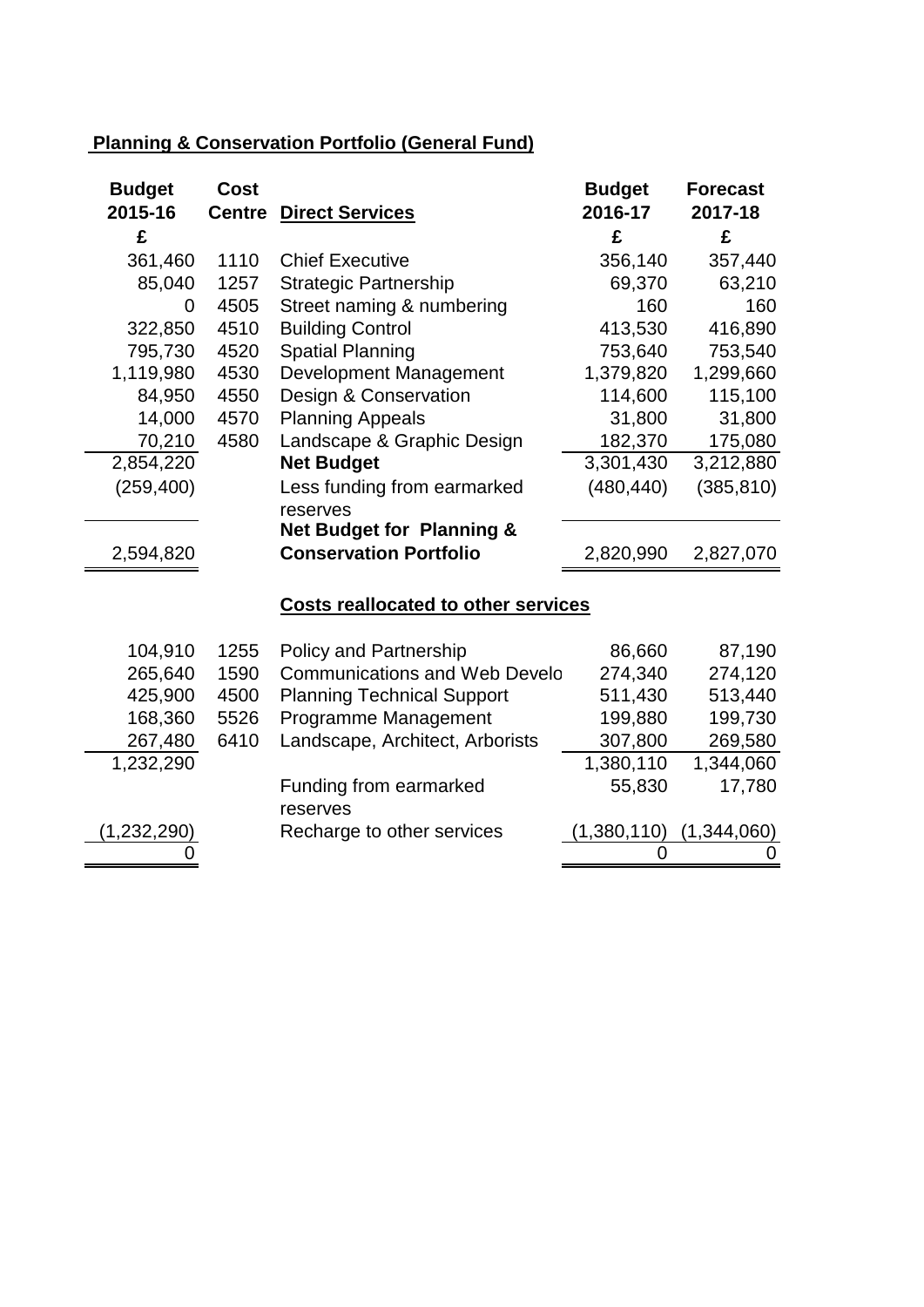## **Resources (Direct) Portfolio**

| <b>Budget</b> | <b>Cost</b>   |                                            | <b>Budget</b>          | <b>Forecast</b> |
|---------------|---------------|--------------------------------------------|------------------------|-----------------|
| 2015-16       | <b>Centre</b> | <b>Direct Services</b>                     | 2016-17                | 2017-18         |
| £             |               |                                            | £                      | £               |
| 40,680        | 3520          | <b>External Audit</b>                      | 32,350                 | 32,350          |
| 1,063,930     | 3540          | Democratic Represent & Managemer           | 954,920                | 957,960         |
| (295, 350)    | 5000          | <b>Corporate Property</b>                  | (426, 330)             | (125, 470)      |
| (86, 570)     | 5005          | Sandridge Gate Business Centre             | (13,600)               | (13, 450)       |
| 0             | 5007          | <b>Corporate Asset</b>                     | 25,780                 | 25,780          |
| 920,300       | 5010          | Non departmental general costs             | 607,170                | 1,094,170       |
| 92,000        | 5011          | <b>Interest on Balances</b>                | 70,000                 | 70,000          |
| 873,100       | 5012          | <b>Minimum Revenue Provision</b>           | 902,100                | 1,056,000       |
| 14,360        | 5025          | <b>Corporate Costs</b>                     | 14,520                 | 14,520          |
| (69,900)      | 5035          | <b>Business Rates</b>                      | (44, 440)              | (43, 740)       |
| 742,920       | 5040          | <b>Council Tax</b>                         | 784,680                | 788,260         |
| 162,770       | 5047          | <b>Council Tax Localisation</b>            | 162,770                | 162,770         |
| 41,410        | 5062          | <b>Local Services Hub</b>                  | 50,310                 | 50,390          |
| 3,499,650     |               | <b>Net Budget</b>                          | $\overline{3,120,230}$ | 4,069,540       |
|               | 3530          | General - contribution from general        | (60,000)               | 0               |
|               |               | balances                                   |                        |                 |
| (16,000)      |               | Funding from earmarked reserves            | (38,780)               | (25, 780)       |
|               |               |                                            |                        |                 |
| 3,483,650     |               | <b>Net Budget for Resources (Direct)</b>   | 3,021,450              | 4,043,760       |
|               |               |                                            |                        |                 |
|               |               | <b>Costs reallocated to other services</b> |                        |                 |
| 60,570        | 5030          | <b>Recovery Administration</b>             | 36,270                 | 37,610          |
| (60, 570)     |               | Recharge to other services                 | (36,270)               | (37, 610)       |
|               |               |                                            | 0                      | 0               |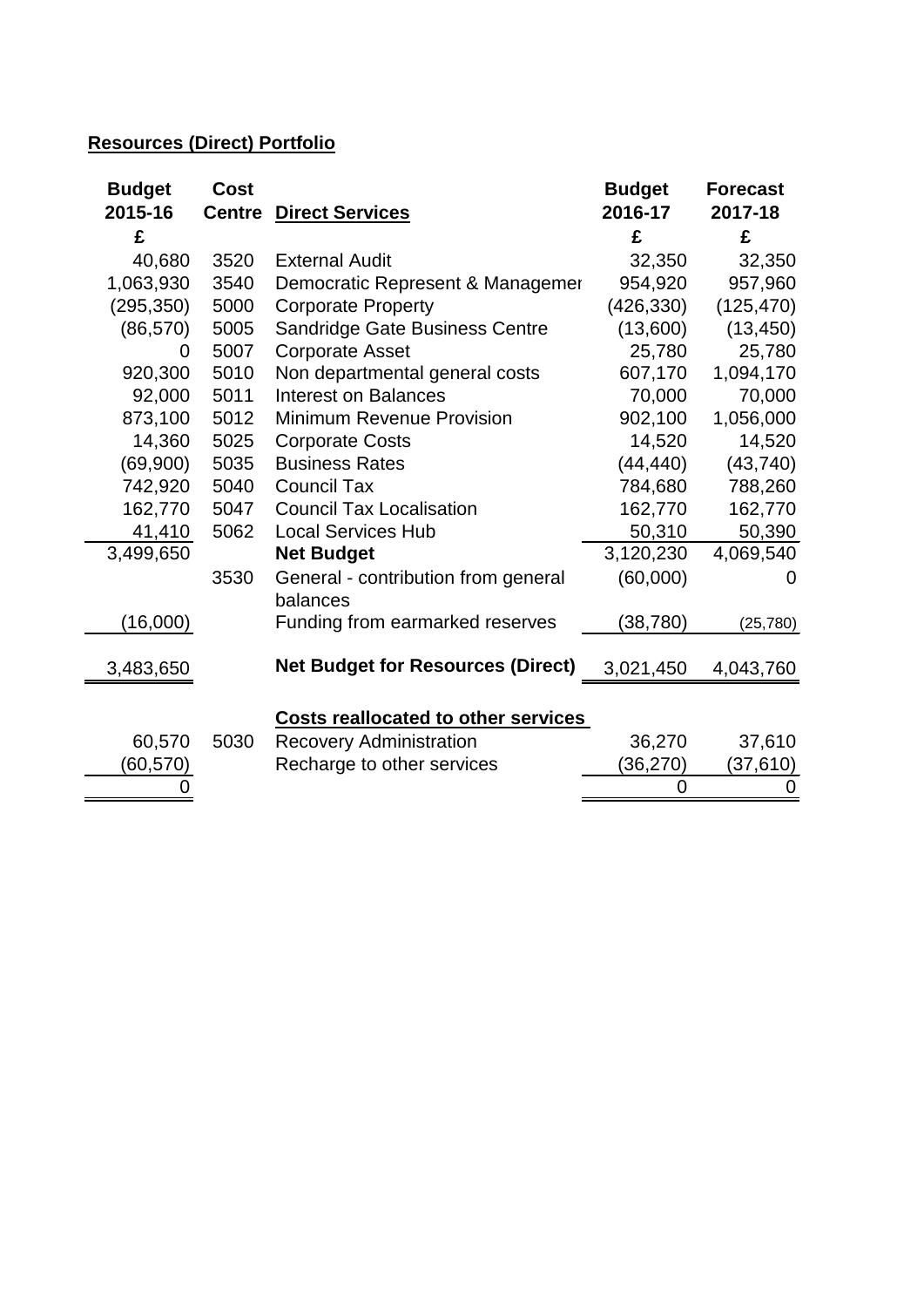# **Resources (Support) Portfolio**

| <b>Budget</b><br>2015-16 | <b>Cost</b><br><b>Centre</b> | <b>Direct Services</b>                     | <b>Budget</b><br>2016-17 | <b>Forecast</b><br>2017-18 |
|--------------------------|------------------------------|--------------------------------------------|--------------------------|----------------------------|
| £                        |                              |                                            | £                        | £                          |
| 0                        | 5523                         | Service Improvement Project                | (11,900)                 | (11,500)                   |
| 99,400                   | 5530                         | Revenue funding for capital (IT)           | 218,750                  |                            |
| 99,400                   |                              | <b>Net Budget</b>                          | 206,850                  | (11,500)                   |
| (99,400)                 |                              | Less funding from reserves                 | 0                        | $\Omega$                   |
|                          |                              | <b>Net Budget for Resources (Support)</b>  |                          |                            |
| 0                        |                              | <b>Portfolio</b>                           | 206,850                  | (11,500)                   |
|                          |                              | <b>Costs reallocated to other services</b> |                          |                            |
| 180,600                  | 3500                         | <b>Internal Audit</b>                      | 184,110                  | 184,010                    |
| 808,010                  | 5500                         | <b>Central Offices</b>                     | 868,230                  | 853,230                    |
| 237,760                  | 5505                         | <b>HR Support Services</b>                 | 241,610                  | 241,610                    |
| 112,030                  | 5510                         | Postage Holding Account                    | 131,770                  | 131,770                    |
| 113,060                  | 5512                         | <b>Print Central Code</b>                  | 100,370                  | 100,370                    |
| 65,830                   | 5515                         | <b>Telephone Switchboard</b>               | 69,240                   | 69,240                     |
| 829,440                  | 5525                         | <b>Customer Service Centre</b>             | 757,610                  | 755,540                    |
| 265,360                  | 5528                         | <b>GIS and Corporate Gazetteer</b>         | 316,980                  | 316,690                    |
| 685,080                  | 5530                         | <b>Information Technology Service</b>      | 429,680                  | 647,060                    |
| 187,880                  | 5535                         | <b>Office Services</b>                     | 232,360                  | 231,780                    |
| 1,125,700                | 5550                         | <b>Financial Services</b>                  | 1,136,390                | 1,135,840                  |
| 127,300                  | 5555                         | Procurement                                | 130,630                  | 130,570                    |
| 515,960                  | 5560                         | Property & Asset Management                | 532,040                  | 531,740                    |
| 406,710                  | 5565                         | <b>Human Resources</b>                     | 446,180                  | 445,810                    |
| 35,000                   | 5568                         | Apprenticeships                            | 35,000                   | 35,000                     |
| 331,980                  | 5570                         | <b>IT Management Services</b>              | 339,780                  | 199,200                    |
| 6,027,700                |                              |                                            | 5,951,980                | 6,009,460                  |
| 122,120                  |                              | Funding from/to (+/-) earmarked reserves   | (6,780)                  | 0                          |
| (6, 149, 820)            |                              | Recharge to other services                 | (5,945,200)              | (6,009,460)                |
|                          |                              |                                            | 0                        | 0                          |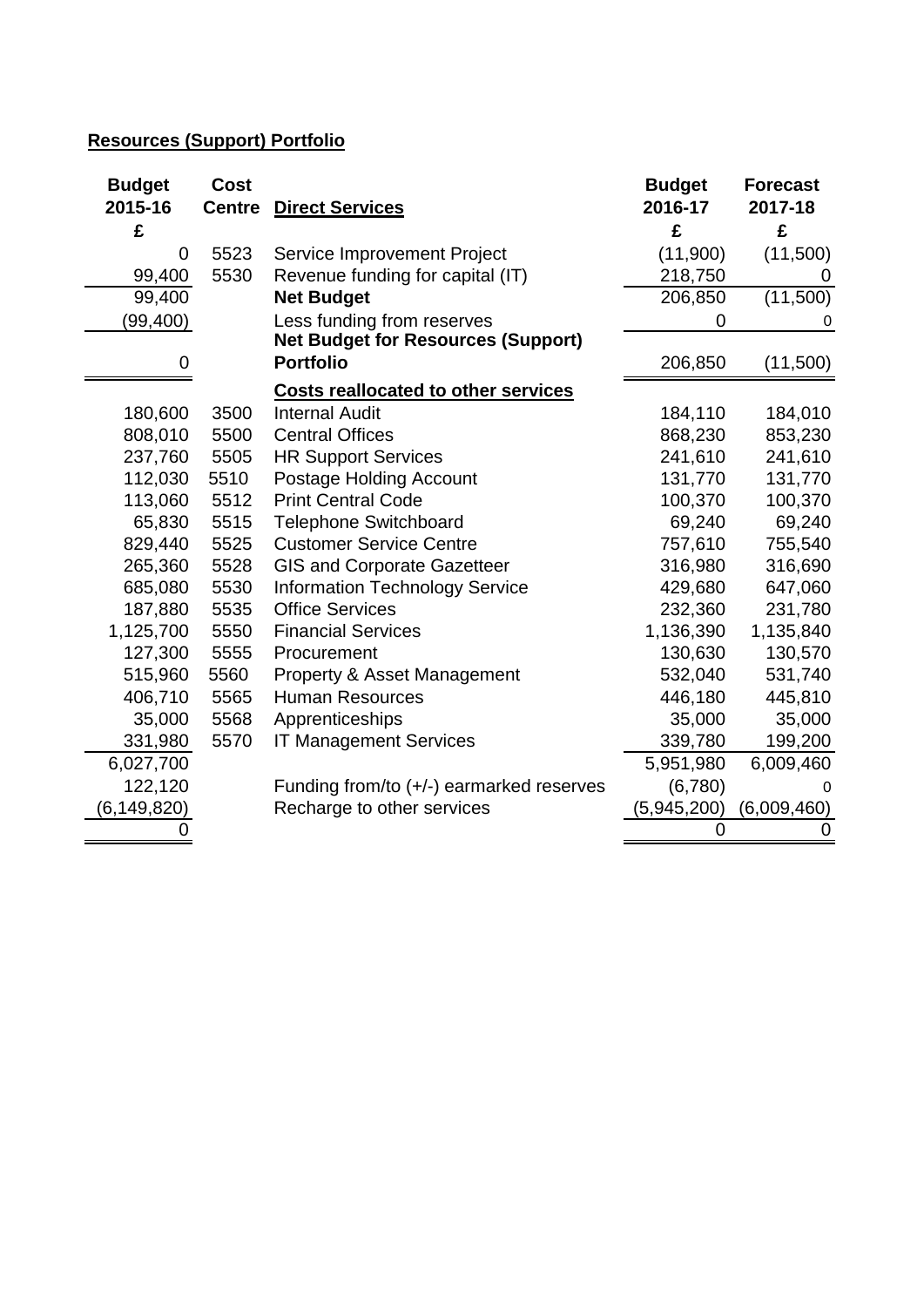## **SPORT & LEISURE PORTFOLIO**

| 2015-16<br><b>Centre</b><br>2016-17<br>2017-18<br><b>Direct Services</b><br>£<br>£<br>£<br>463,930<br>270,230<br>2500<br>Leisure Management Contract<br>2505<br>St Albans Arts Sports & Health<br>24,520<br>36,910<br>339,700<br>459,700<br>2510<br>Leisure Administration<br>2605<br>0<br>Allotments<br>2700<br>829,650<br><b>Grounds Maintenance Contract</b><br>0<br>0<br>179,540<br>179,710<br>192,840<br>2705<br><b>Sports Administration</b><br>2710<br>(8,610)<br>Harpenden Indoor Bowls Rink<br>(8,050)<br>(8,050)<br>(80, 600)<br>2715<br>(131, 510)<br>(157, 830)<br>Westminster Lodge Leisure Centre<br>49,600<br>2720<br><b>Verulamium Running Track</b><br>28,520<br>(1,480)<br>79,370<br>2725<br><b>Harpenden Swimming Pool</b><br>77,130<br>2730<br>149,600<br><b>Harpenden Sports Centre</b><br>86,990<br>2735<br>60,120<br>67,110<br>Leisure Buildings General<br>243,440<br>2745<br><b>Batchwood Tennis Centre</b><br>235,980<br>(2,690)<br>2750<br><b>Batchwood Golf Course</b><br>(2,510)<br>21,560<br>2755<br><b>London Colney Recreation Centre</b><br>0<br>0<br>2756<br>165,150<br><b>Cotlandswick Leisure Centre</b><br>0<br>150,420<br>2920<br>Alban Arena<br>281,440<br>61,470<br>2930<br><b>Maltings Arts Theatre</b><br>40,880<br>36,910<br>2940<br>20,850<br>Harpenden Public Hall<br>2950<br>9,560<br>Marlborough Club<br>9,530<br>17,290<br>3000<br><b>Arts Development</b><br>81,620<br>(29, 830)<br>3004<br><b>Town Hall</b><br>18,540<br>3012<br>571,370<br><b>Heritage Administration</b><br>498,320<br>75,420<br>3016<br>Verulamium Museum<br>102,800<br>Museum of St Albans<br>13,300<br>155,760<br>3020<br>3021<br>New Museum & Gallery Salaries<br>86,620<br>0<br>3024<br>7,790<br>7,560<br><b>Historic Buildings</b><br>3028<br>63,710<br>63,710<br>51,470<br><b>Field Archaeology</b><br>7,190<br>7,310<br>3032<br>Conservation<br>86,170<br>83,630<br>3036<br>Curatorial<br>Design & Display<br>17,950<br>3040<br>16,960<br>920<br>3052<br><b>Finds Liaison</b><br>2,860<br>3062<br><b>Tourist Information Centre</b><br>98,080<br>98,970<br>0<br>Funding from/to $(+/-)$ earmarked reserves<br>421,980<br>71,980<br>3,196,960<br>3,778,490 | <b>Budget</b> | Cost | <b>Budget</b> | <b>Forecast</b> |
|---------------------------------------------------------------------------------------------------------------------------------------------------------------------------------------------------------------------------------------------------------------------------------------------------------------------------------------------------------------------------------------------------------------------------------------------------------------------------------------------------------------------------------------------------------------------------------------------------------------------------------------------------------------------------------------------------------------------------------------------------------------------------------------------------------------------------------------------------------------------------------------------------------------------------------------------------------------------------------------------------------------------------------------------------------------------------------------------------------------------------------------------------------------------------------------------------------------------------------------------------------------------------------------------------------------------------------------------------------------------------------------------------------------------------------------------------------------------------------------------------------------------------------------------------------------------------------------------------------------------------------------------------------------------------------------------------------------------------------------------------------------------------------------------------------------------------------------------------------------------------------------------------------------------------------------------------------------------------------------------------------------------------------------------------------------------------------------------------------------------------------------------------------------------------------------|---------------|------|---------------|-----------------|
|                                                                                                                                                                                                                                                                                                                                                                                                                                                                                                                                                                                                                                                                                                                                                                                                                                                                                                                                                                                                                                                                                                                                                                                                                                                                                                                                                                                                                                                                                                                                                                                                                                                                                                                                                                                                                                                                                                                                                                                                                                                                                                                                                                                       |               |      |               |                 |
|                                                                                                                                                                                                                                                                                                                                                                                                                                                                                                                                                                                                                                                                                                                                                                                                                                                                                                                                                                                                                                                                                                                                                                                                                                                                                                                                                                                                                                                                                                                                                                                                                                                                                                                                                                                                                                                                                                                                                                                                                                                                                                                                                                                       |               |      |               |                 |
|                                                                                                                                                                                                                                                                                                                                                                                                                                                                                                                                                                                                                                                                                                                                                                                                                                                                                                                                                                                                                                                                                                                                                                                                                                                                                                                                                                                                                                                                                                                                                                                                                                                                                                                                                                                                                                                                                                                                                                                                                                                                                                                                                                                       |               |      |               | 426,550         |
|                                                                                                                                                                                                                                                                                                                                                                                                                                                                                                                                                                                                                                                                                                                                                                                                                                                                                                                                                                                                                                                                                                                                                                                                                                                                                                                                                                                                                                                                                                                                                                                                                                                                                                                                                                                                                                                                                                                                                                                                                                                                                                                                                                                       |               |      |               | 36,530          |
|                                                                                                                                                                                                                                                                                                                                                                                                                                                                                                                                                                                                                                                                                                                                                                                                                                                                                                                                                                                                                                                                                                                                                                                                                                                                                                                                                                                                                                                                                                                                                                                                                                                                                                                                                                                                                                                                                                                                                                                                                                                                                                                                                                                       |               |      |               | 340,180         |
|                                                                                                                                                                                                                                                                                                                                                                                                                                                                                                                                                                                                                                                                                                                                                                                                                                                                                                                                                                                                                                                                                                                                                                                                                                                                                                                                                                                                                                                                                                                                                                                                                                                                                                                                                                                                                                                                                                                                                                                                                                                                                                                                                                                       |               |      |               |                 |
|                                                                                                                                                                                                                                                                                                                                                                                                                                                                                                                                                                                                                                                                                                                                                                                                                                                                                                                                                                                                                                                                                                                                                                                                                                                                                                                                                                                                                                                                                                                                                                                                                                                                                                                                                                                                                                                                                                                                                                                                                                                                                                                                                                                       |               |      |               |                 |
|                                                                                                                                                                                                                                                                                                                                                                                                                                                                                                                                                                                                                                                                                                                                                                                                                                                                                                                                                                                                                                                                                                                                                                                                                                                                                                                                                                                                                                                                                                                                                                                                                                                                                                                                                                                                                                                                                                                                                                                                                                                                                                                                                                                       |               |      |               |                 |
|                                                                                                                                                                                                                                                                                                                                                                                                                                                                                                                                                                                                                                                                                                                                                                                                                                                                                                                                                                                                                                                                                                                                                                                                                                                                                                                                                                                                                                                                                                                                                                                                                                                                                                                                                                                                                                                                                                                                                                                                                                                                                                                                                                                       |               |      |               |                 |
|                                                                                                                                                                                                                                                                                                                                                                                                                                                                                                                                                                                                                                                                                                                                                                                                                                                                                                                                                                                                                                                                                                                                                                                                                                                                                                                                                                                                                                                                                                                                                                                                                                                                                                                                                                                                                                                                                                                                                                                                                                                                                                                                                                                       |               |      |               |                 |
|                                                                                                                                                                                                                                                                                                                                                                                                                                                                                                                                                                                                                                                                                                                                                                                                                                                                                                                                                                                                                                                                                                                                                                                                                                                                                                                                                                                                                                                                                                                                                                                                                                                                                                                                                                                                                                                                                                                                                                                                                                                                                                                                                                                       |               |      |               |                 |
|                                                                                                                                                                                                                                                                                                                                                                                                                                                                                                                                                                                                                                                                                                                                                                                                                                                                                                                                                                                                                                                                                                                                                                                                                                                                                                                                                                                                                                                                                                                                                                                                                                                                                                                                                                                                                                                                                                                                                                                                                                                                                                                                                                                       |               |      |               | 77,130          |
|                                                                                                                                                                                                                                                                                                                                                                                                                                                                                                                                                                                                                                                                                                                                                                                                                                                                                                                                                                                                                                                                                                                                                                                                                                                                                                                                                                                                                                                                                                                                                                                                                                                                                                                                                                                                                                                                                                                                                                                                                                                                                                                                                                                       |               |      |               | 86,990          |
|                                                                                                                                                                                                                                                                                                                                                                                                                                                                                                                                                                                                                                                                                                                                                                                                                                                                                                                                                                                                                                                                                                                                                                                                                                                                                                                                                                                                                                                                                                                                                                                                                                                                                                                                                                                                                                                                                                                                                                                                                                                                                                                                                                                       |               |      |               | 60,120          |
|                                                                                                                                                                                                                                                                                                                                                                                                                                                                                                                                                                                                                                                                                                                                                                                                                                                                                                                                                                                                                                                                                                                                                                                                                                                                                                                                                                                                                                                                                                                                                                                                                                                                                                                                                                                                                                                                                                                                                                                                                                                                                                                                                                                       |               |      |               | 235,980         |
|                                                                                                                                                                                                                                                                                                                                                                                                                                                                                                                                                                                                                                                                                                                                                                                                                                                                                                                                                                                                                                                                                                                                                                                                                                                                                                                                                                                                                                                                                                                                                                                                                                                                                                                                                                                                                                                                                                                                                                                                                                                                                                                                                                                       |               |      |               | (2,510)         |
|                                                                                                                                                                                                                                                                                                                                                                                                                                                                                                                                                                                                                                                                                                                                                                                                                                                                                                                                                                                                                                                                                                                                                                                                                                                                                                                                                                                                                                                                                                                                                                                                                                                                                                                                                                                                                                                                                                                                                                                                                                                                                                                                                                                       |               |      |               |                 |
|                                                                                                                                                                                                                                                                                                                                                                                                                                                                                                                                                                                                                                                                                                                                                                                                                                                                                                                                                                                                                                                                                                                                                                                                                                                                                                                                                                                                                                                                                                                                                                                                                                                                                                                                                                                                                                                                                                                                                                                                                                                                                                                                                                                       |               |      |               | 165,150         |
|                                                                                                                                                                                                                                                                                                                                                                                                                                                                                                                                                                                                                                                                                                                                                                                                                                                                                                                                                                                                                                                                                                                                                                                                                                                                                                                                                                                                                                                                                                                                                                                                                                                                                                                                                                                                                                                                                                                                                                                                                                                                                                                                                                                       |               |      |               | 201,440         |
|                                                                                                                                                                                                                                                                                                                                                                                                                                                                                                                                                                                                                                                                                                                                                                                                                                                                                                                                                                                                                                                                                                                                                                                                                                                                                                                                                                                                                                                                                                                                                                                                                                                                                                                                                                                                                                                                                                                                                                                                                                                                                                                                                                                       |               |      |               | 40,920          |
|                                                                                                                                                                                                                                                                                                                                                                                                                                                                                                                                                                                                                                                                                                                                                                                                                                                                                                                                                                                                                                                                                                                                                                                                                                                                                                                                                                                                                                                                                                                                                                                                                                                                                                                                                                                                                                                                                                                                                                                                                                                                                                                                                                                       |               |      |               | 20,850          |
|                                                                                                                                                                                                                                                                                                                                                                                                                                                                                                                                                                                                                                                                                                                                                                                                                                                                                                                                                                                                                                                                                                                                                                                                                                                                                                                                                                                                                                                                                                                                                                                                                                                                                                                                                                                                                                                                                                                                                                                                                                                                                                                                                                                       |               |      |               | 9,530           |
|                                                                                                                                                                                                                                                                                                                                                                                                                                                                                                                                                                                                                                                                                                                                                                                                                                                                                                                                                                                                                                                                                                                                                                                                                                                                                                                                                                                                                                                                                                                                                                                                                                                                                                                                                                                                                                                                                                                                                                                                                                                                                                                                                                                       |               |      |               | 81,660          |
|                                                                                                                                                                                                                                                                                                                                                                                                                                                                                                                                                                                                                                                                                                                                                                                                                                                                                                                                                                                                                                                                                                                                                                                                                                                                                                                                                                                                                                                                                                                                                                                                                                                                                                                                                                                                                                                                                                                                                                                                                                                                                                                                                                                       |               |      |               | 18,540          |
|                                                                                                                                                                                                                                                                                                                                                                                                                                                                                                                                                                                                                                                                                                                                                                                                                                                                                                                                                                                                                                                                                                                                                                                                                                                                                                                                                                                                                                                                                                                                                                                                                                                                                                                                                                                                                                                                                                                                                                                                                                                                                                                                                                                       |               |      |               | 505,840         |
|                                                                                                                                                                                                                                                                                                                                                                                                                                                                                                                                                                                                                                                                                                                                                                                                                                                                                                                                                                                                                                                                                                                                                                                                                                                                                                                                                                                                                                                                                                                                                                                                                                                                                                                                                                                                                                                                                                                                                                                                                                                                                                                                                                                       |               |      |               | 102,800         |
|                                                                                                                                                                                                                                                                                                                                                                                                                                                                                                                                                                                                                                                                                                                                                                                                                                                                                                                                                                                                                                                                                                                                                                                                                                                                                                                                                                                                                                                                                                                                                                                                                                                                                                                                                                                                                                                                                                                                                                                                                                                                                                                                                                                       |               |      |               | 13,300          |
|                                                                                                                                                                                                                                                                                                                                                                                                                                                                                                                                                                                                                                                                                                                                                                                                                                                                                                                                                                                                                                                                                                                                                                                                                                                                                                                                                                                                                                                                                                                                                                                                                                                                                                                                                                                                                                                                                                                                                                                                                                                                                                                                                                                       |               |      |               | 86,620          |
|                                                                                                                                                                                                                                                                                                                                                                                                                                                                                                                                                                                                                                                                                                                                                                                                                                                                                                                                                                                                                                                                                                                                                                                                                                                                                                                                                                                                                                                                                                                                                                                                                                                                                                                                                                                                                                                                                                                                                                                                                                                                                                                                                                                       |               |      |               | 7,790           |
|                                                                                                                                                                                                                                                                                                                                                                                                                                                                                                                                                                                                                                                                                                                                                                                                                                                                                                                                                                                                                                                                                                                                                                                                                                                                                                                                                                                                                                                                                                                                                                                                                                                                                                                                                                                                                                                                                                                                                                                                                                                                                                                                                                                       |               |      |               |                 |
|                                                                                                                                                                                                                                                                                                                                                                                                                                                                                                                                                                                                                                                                                                                                                                                                                                                                                                                                                                                                                                                                                                                                                                                                                                                                                                                                                                                                                                                                                                                                                                                                                                                                                                                                                                                                                                                                                                                                                                                                                                                                                                                                                                                       |               |      |               | 7,310           |
|                                                                                                                                                                                                                                                                                                                                                                                                                                                                                                                                                                                                                                                                                                                                                                                                                                                                                                                                                                                                                                                                                                                                                                                                                                                                                                                                                                                                                                                                                                                                                                                                                                                                                                                                                                                                                                                                                                                                                                                                                                                                                                                                                                                       |               |      |               | 86,170          |
|                                                                                                                                                                                                                                                                                                                                                                                                                                                                                                                                                                                                                                                                                                                                                                                                                                                                                                                                                                                                                                                                                                                                                                                                                                                                                                                                                                                                                                                                                                                                                                                                                                                                                                                                                                                                                                                                                                                                                                                                                                                                                                                                                                                       |               |      |               | 16,960          |
|                                                                                                                                                                                                                                                                                                                                                                                                                                                                                                                                                                                                                                                                                                                                                                                                                                                                                                                                                                                                                                                                                                                                                                                                                                                                                                                                                                                                                                                                                                                                                                                                                                                                                                                                                                                                                                                                                                                                                                                                                                                                                                                                                                                       |               |      |               | 2,860           |
|                                                                                                                                                                                                                                                                                                                                                                                                                                                                                                                                                                                                                                                                                                                                                                                                                                                                                                                                                                                                                                                                                                                                                                                                                                                                                                                                                                                                                                                                                                                                                                                                                                                                                                                                                                                                                                                                                                                                                                                                                                                                                                                                                                                       |               |      |               |                 |
|                                                                                                                                                                                                                                                                                                                                                                                                                                                                                                                                                                                                                                                                                                                                                                                                                                                                                                                                                                                                                                                                                                                                                                                                                                                                                                                                                                                                                                                                                                                                                                                                                                                                                                                                                                                                                                                                                                                                                                                                                                                                                                                                                                                       |               |      |               | 71,980          |
|                                                                                                                                                                                                                                                                                                                                                                                                                                                                                                                                                                                                                                                                                                                                                                                                                                                                                                                                                                                                                                                                                                                                                                                                                                                                                                                                                                                                                                                                                                                                                                                                                                                                                                                                                                                                                                                                                                                                                                                                                                                                                                                                                                                       |               |      |               | 2,875,720       |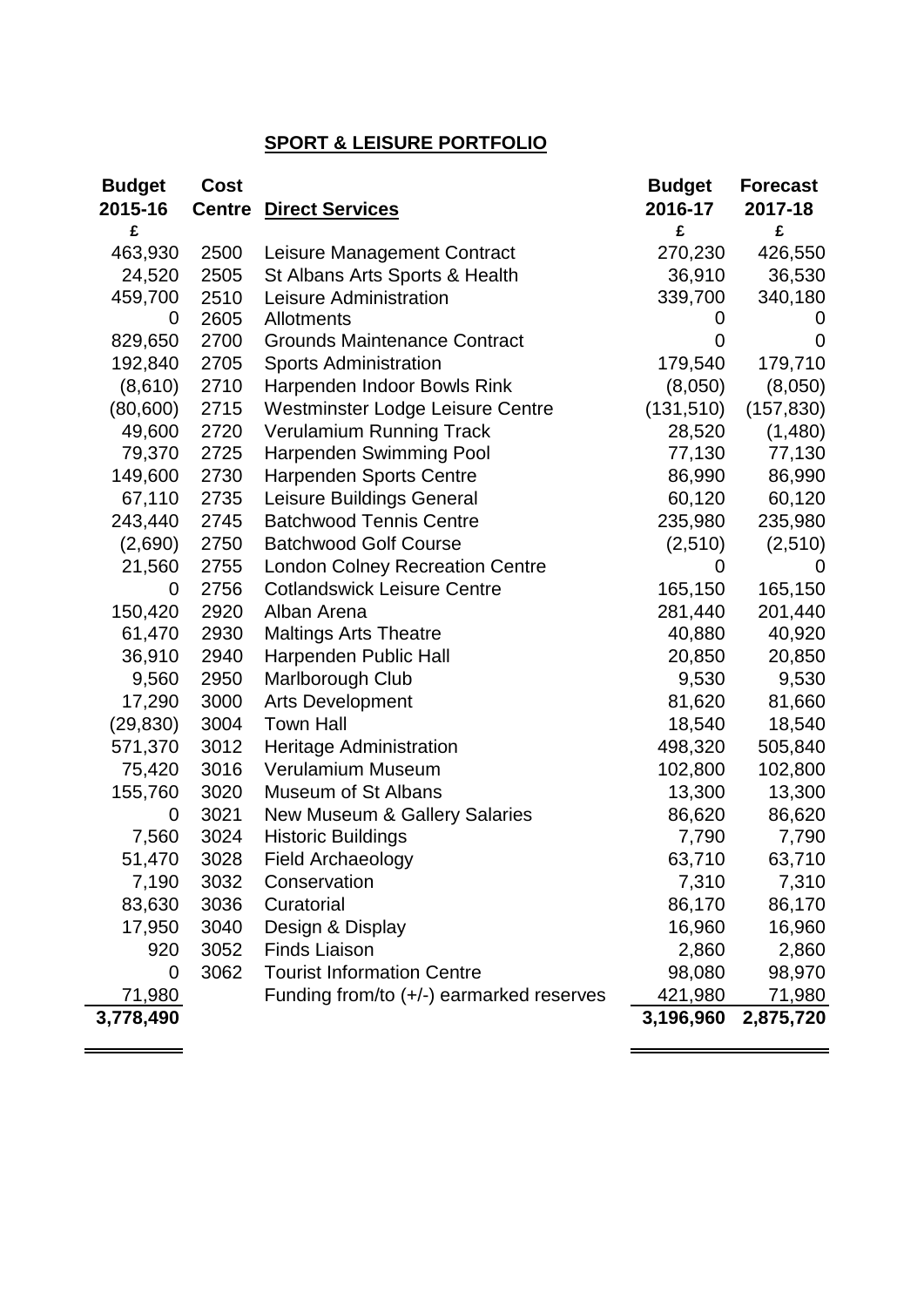#### **Capital Budget 2015-16 to 2016-17**

| <b>Capital Scheme</b>                                         | <b>Total</b><br>scheme | budget<br>2015           | Capital 2016-17 Budget 2017-18 Budget 2018-19 Budget |              |        |
|---------------------------------------------------------------|------------------------|--------------------------|------------------------------------------------------|--------------|--------|
|                                                               | cost                   | 16                       |                                                      |              |        |
|                                                               | (major                 |                          |                                                      |              |        |
|                                                               | schemes                |                          |                                                      |              |        |
|                                                               | only)                  |                          |                                                      |              |        |
| <b>Community Engagement and Localism</b>                      | £'000                  | £'000                    | £'000                                                | £'000        | £'000  |
| Cycle ways (including Green Ring)                             |                        | 117.7                    | $\sim$                                               |              |        |
| <b>Green Travel</b>                                           |                        | 11.5                     |                                                      |              |        |
| <b>Bus Shelters</b>                                           |                        | 48.0                     | 24.0                                                 |              |        |
| <b>Quality Partnership-Bus Network</b>                        |                        |                          | 70.0                                                 |              |        |
| <b>Traffic Management</b>                                     |                        | 121.8                    |                                                      |              |        |
| City Centre Public Realm                                      |                        | 79.0                     |                                                      |              |        |
| Westminster Lodge Car Park surfacing                          |                        | 61.0                     |                                                      |              |        |
| Westminster Lodge-resurfacing of yard -Sea Cadets             |                        | 58.0                     |                                                      |              |        |
| <b>Market Tractor and Trailers</b>                            |                        | 15.10                    |                                                      |              |        |
| Car parking equipment in NCP operated car parks               |                        | 323.6                    |                                                      |              |        |
| Jubilee Centre- cost of dilapidations                         |                        | 7.30                     |                                                      |              |        |
| Economic Development - Initiatives                            |                        | 25.0                     |                                                      |              |        |
| <b>Total for Community Engagement and Localism</b>            |                        | 867.9                    | 94.0                                                 | $\mathbf{r}$ | $\sim$ |
| <b>Environment</b>                                            |                        |                          |                                                      |              |        |
| <b>Air Quality Schemes</b>                                    |                        | 154.8                    |                                                      |              |        |
| Recycling and Waste Equipment & Vehicles (subject to award of |                        |                          | 8,000.0                                              |              |        |
| contract to commence June 2016 and no greater than £8m)       |                        |                          |                                                      |              |        |
| <b>Improve Disabled Access</b>                                |                        | 12.8                     |                                                      |              |        |
| Ver. Park Signage Project                                     |                        | 31.1                     |                                                      |              |        |
| Investment in Renewable Energy Technologies                   |                        | 9.0                      |                                                      |              |        |
|                                                               |                        |                          | 200.0                                                |              |        |
| Solar PV Canopies in Car Parks                                |                        |                          |                                                      |              |        |
| CNC Play area                                                 |                        |                          | 244.2                                                |              |        |
| Parish Play areas                                             |                        |                          | 40.0                                                 |              |        |
| Oakley Road Play Area - play area replacement                 |                        | 55.1                     |                                                      |              |        |
| CNC Clarence Park ramp & steps                                |                        | 20.0                     | 100.0                                                |              |        |
| <b>Total for Environment</b>                                  |                        | 282.7                    | 8.584.2                                              | $\mathbf{r}$ | $\sim$ |
| <b>Resources</b>                                              |                        |                          |                                                      |              |        |
| Public Services Network- Compliance                           |                        | 5.4                      |                                                      |              |        |
| <b>ICT</b> Infrastructure                                     |                        | 267.3                    |                                                      |              |        |
| Invest to save projects                                       |                        | 17.0                     | 100.0                                                |              |        |
| Legal case management system                                  |                        | 34.7                     |                                                      |              |        |
| Integra 2 (Accounting system) Upgrade                         |                        | 23.0                     |                                                      |              |        |
| <b>Total for Resources</b>                                    |                        | 347.4                    | 100.0                                                | 0.0          | 0.0    |
| <b>Sports, Leisure and Heritage</b>                           |                        |                          |                                                      |              |        |
| Batchwood Sports Centre (note 1)                              | 7,350.0                | 93.1                     |                                                      |              |        |
| Batchwood Bowls club                                          |                        | 4.5                      |                                                      |              |        |
| <b>Batchwood Golf Club</b>                                    |                        | 4.5                      |                                                      |              |        |
| Cotlandswick Leisure Centre (note 1)                          | 4,770.0                | 678.6                    |                                                      |              |        |
| Cotlandswick Leisure Centre Equip                             |                        | 218.6                    |                                                      |              |        |
| Cotlandswick Playground                                       |                        | 80.0                     |                                                      |              |        |
| Abbey View redevelopment                                      |                        |                          | 100.0                                                |              |        |
| Harpenden Sports Centre redevelopment                         |                        |                          | 100.0                                                |              |        |
| New Museum and Galleries project-stage 1 (development) note 2 | 348.3                  | 220.5                    |                                                      |              |        |
| New Museum and Galleries project- stage 2 (construction &     | 6,469.2                | 99.8                     | 4,589.1                                              | 1.624.8      | 155.5  |
| implementation) note 2                                        |                        |                          |                                                      |              |        |
| MOSTA development                                             |                        | 801.7                    | 2,856.7                                              | 1,200.0      |        |
| Rothamsted Park-Tennis Courts                                 |                        | 7.3                      |                                                      |              |        |
| Leisure & Heritage Buildings - Enhancement                    |                        | 115.1                    | 300.0                                                |              |        |
| Town Hall - External Works                                    |                        |                          |                                                      |              |        |
| Town Hall- Boiler Replacement                                 |                        | $\overline{\phantom{a}}$ |                                                      |              |        |
| <b>Total Sports, Leisure and Heritage</b>                     |                        | 2,323.6                  | 7,945.8                                              | 2,824.8      | 155.5  |
| <b>Leader and Portfolio for Planning and Conservation</b>     |                        |                          |                                                      |              |        |
| <b>Civic Centre Opportunity Site</b>                          |                        |                          | 4,500.0                                              | 0.0          | 0.0    |
|                                                               |                        |                          |                                                      |              |        |
|                                                               |                        | 3,821.7                  | 21,223.9                                             | 2,824.8      | 155.5  |
|                                                               |                        |                          |                                                      |              |        |
| Funded By:                                                    |                        |                          |                                                      |              |        |
| Section 106                                                   |                        | 20.8                     | 596.2                                                |              |        |
| Revenue contribution to capital/funded from reserves          |                        | 391.8                    | 370.1                                                |              |        |
| <b>Capital Receipts</b>                                       |                        | 45.0                     | 3,738.7                                              | 2,268.0      | 102.2  |
| Other grants and contributions                                |                        | 636.0                    | 3,226.0                                              | 556.8        | 53.3   |
| Prudential borrowing                                          |                        | 2,728.2                  | 13,292.9                                             |              |        |
| Total                                                         |                        | 3,821.7                  | 21,223.9                                             | 2,824.8      | 155.5  |

Note 1: Final expenditure budgets on major schemes (Cotlandswick Leisure Centre and Batchwood Sports Centre). Monies spent predominantly in prior years.

Note 2: New Museum and Galleries Project

| Capital (as<br>above) | Revenue | Total |       |
|-----------------------|---------|-------|-------|
| 348                   |         | 65    | 413   |
| 6469                  |         | 868   | 7337  |
| 6.817                 |         | 933   | 7.750 |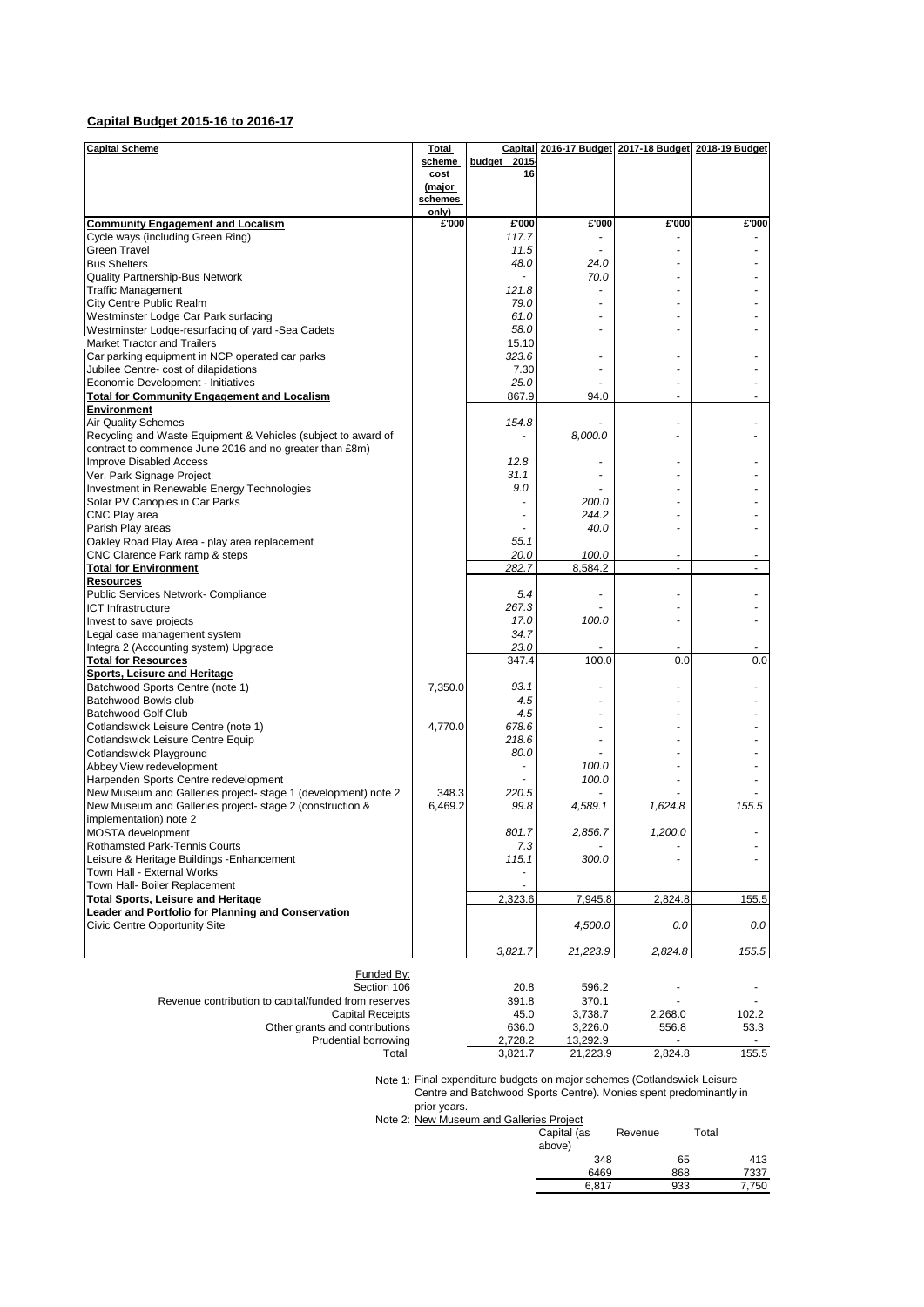# **Housing Investment Programme 2016-17 to 2018-19**

|                                  | 2016/17 | 2017/18 | 2018/19 |
|----------------------------------|---------|---------|---------|
|                                  | £'000   | £'000   | £'000   |
| <b>HRA Dwellings</b>             |         |         |         |
| <b>Dwellings Major Contracts</b> | 6,150   | 3,625   | 3,618   |
| <b>Planned Improvements</b>      | 1,005   | 865     | 715     |
| Reactive                         | 974     | 974     | 974     |
| <b>Planned developments</b>      | 2,304   | 1,100   | 750     |
| Total                            | 4,283   | 2,939   | 2,439   |
| <b>Total HRA</b>                 | 10,432  | 6,564   | 6,057   |
| <b>Other Works</b>               |         |         |         |
| <b>Affordable Housing</b>        | 5,140   | 2,790   | 1,170   |
| <b>DFG</b>                       | 700     | 700     | 700     |
| Non-HRA Stock                    | 180     | 185     | 190     |
|                                  | 6,020   | 3,675   | 2,060   |
| <b>Total HIP</b>                 | 16,452  | 10,239  | 8,117   |
| <b>Funding</b>                   |         |         |         |
| Revenue                          | 10,432  | 6,564   | 6,057   |
| Receipts                         | 6,020   | 3,675   | 2,060   |
| <b>Total</b>                     | 16,452  | 10,239  | 8,117   |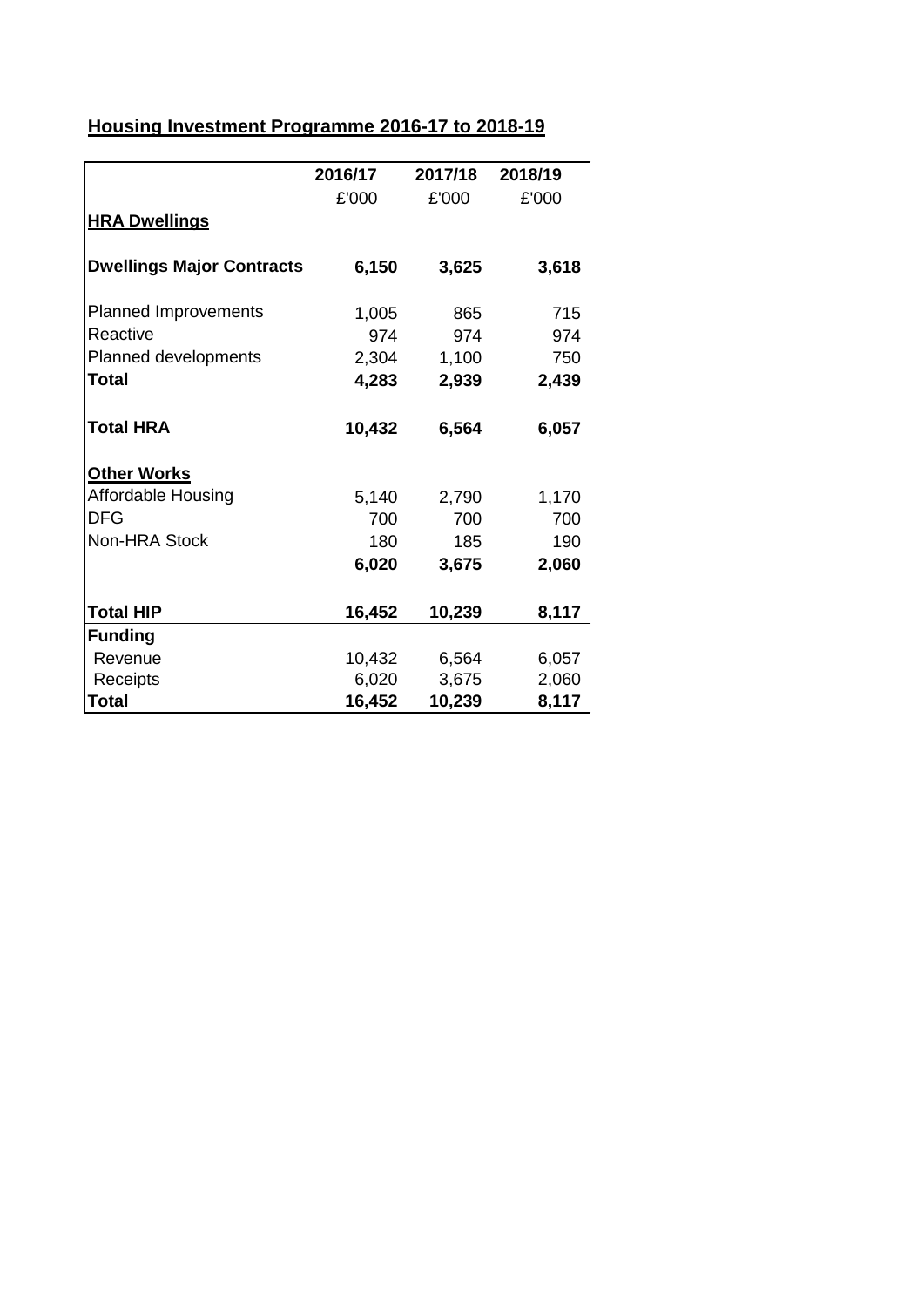## **COUNCIL TAX RATES 2016/17 ANALYSED OVER VALUATION BANDS AND AREAS**

|                            | St Albans | Harpenden | Colney   | Harpenden | London   |          |            |            |           | Wheathamp- | <b>TOTAL/</b>  |
|----------------------------|-----------|-----------|----------|-----------|----------|----------|------------|------------|-----------|------------|----------------|
|                            | City      | Town      | Heath    | Rural     | Colney   | Redbourn | St Michael | St Stephen | Sandridge | stead      | <b>AVERAGE</b> |
| <b>COUNCIL TAX BASE</b>    | 24,527    | 13,764    | 2,372    | 232       | 3,365    | 2,327    | 281        | 6,266      | 4,732     | 2,933      | 60,798         |
|                            |           |           |          |           |          |          |            |            |           |            |                |
| <b>COUNCIL TAX RATES</b>   | £         |           |          | £         |          | £        | £          |            | £         |            |                |
| Band 'A' (Band 'D' x 6/9)  | 1,009.74  | 1,040.81  | ,037.79  | 1,001.40  | 1,040.66 | 1,053.37 | 996.66     | ,038.39    | 1,033.98  | 1,046.38   | 1,029.92       |
| Band 'B' (Band 'D' x 7/9)  | 1,178.03  | 1,214.29  | .210.76  | 1,168.31  | 1,214.12 | 1,228.95 | 1,162.78   | 1,211.47   | 1,206.32  | 1,220.79   | 1,201.58       |
| Band 'C' (Band 'D' x 8/9)  | 1,346.32  | 1,387.76  | ,383.73  | 1,335.21  | 1,387.56 | 1,404.50 | 1,328.89   | 1,384.53   | 1,378.65  | 1,395.19   | 1,373.23       |
| Band 'D'                   | 1,514.61  | 1,561.22  | .556.69  | 1,502.11  | 561.00,  | 1,580.07 | 495.00     | ,557.60    | 550.98    | 1,569.58   | 544.89, ا      |
| Band 'E' (Band 'D' x 11/9) | 1,851.19  | 1,908.15  | ,902.62  | 1,835.91  | 1,907.88 | 1,931.19 | 1,827.22   | 903.73     | 1,895.64  | 1,918.37   | 1,888.19       |
| Band 'F' (Band 'D' x 13/9) | 2,187.76  | 2,255.09  | 2,248.54 | 2,169.71  | 2,254.77 | 2,282.31 | 2,159.44   | 2,249.86   | 2,240.30  | 2,267.16   | 2,231.50       |
| Band 'G' (Band 'D' x 15/9) | 2,524.35  | 2,602.03  | 2,594.48 | 2,503.51  | 2,601.66 | 2,633.44 | 2,491.66   | 2,595.99   | 2,584.96  | 2,615.96   | 2,574.81       |
| Band 'H' (Band 'D' x 18/9) | 3,029.22  | 3,122.44  | 3,113.38 | 3,004.22  | 3,122.00 | 3,160.14 | 2,990.00   | 3,115.20   | 3,101.96  | 3,139.16   | 3,089.77       |